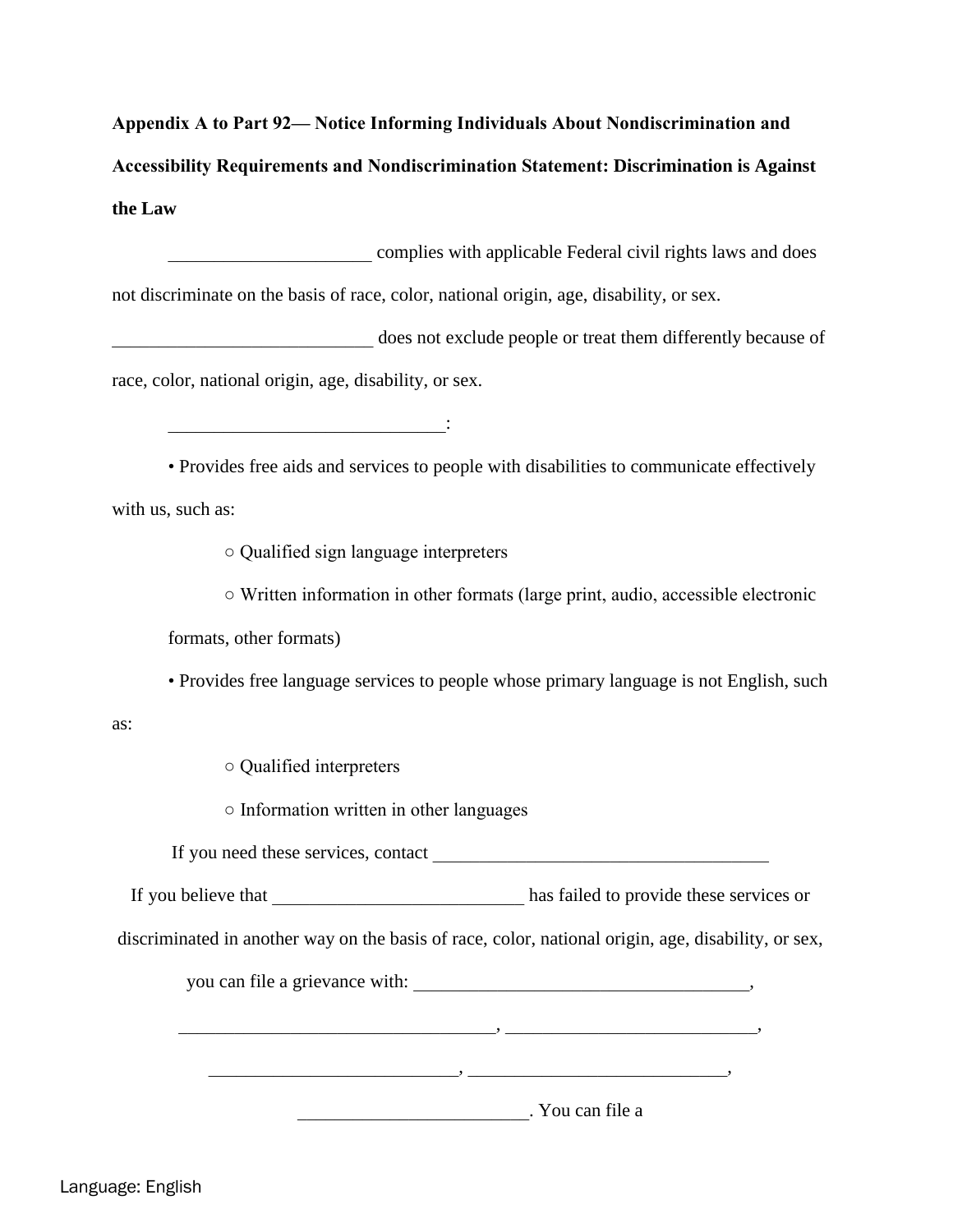grievance in person or by mail, fax, or email. If you need help filing a grievance,

is available to help you.

You can also file a civil rights complaint with the U.S. Department of Health and Human Services, Office for Civil Rights, electronically through the Office for Civil Rights Complaint Portal, available at https://ocrportal.hhs.gov/ocr/portal/lobby.jsf, or by mail or phone at: U.S. Department of Health and Human Services 200 Independence Avenue, SW Room 509F, HHH Building Washington, D.C. 20201 1-800-368-1019, 800-537-7697 (TDD) Complaint forms are available at [http://www.hhs.gov/ocr/office/file/index.html.](http://www.hhs.gov/ocr/office/file/index.html)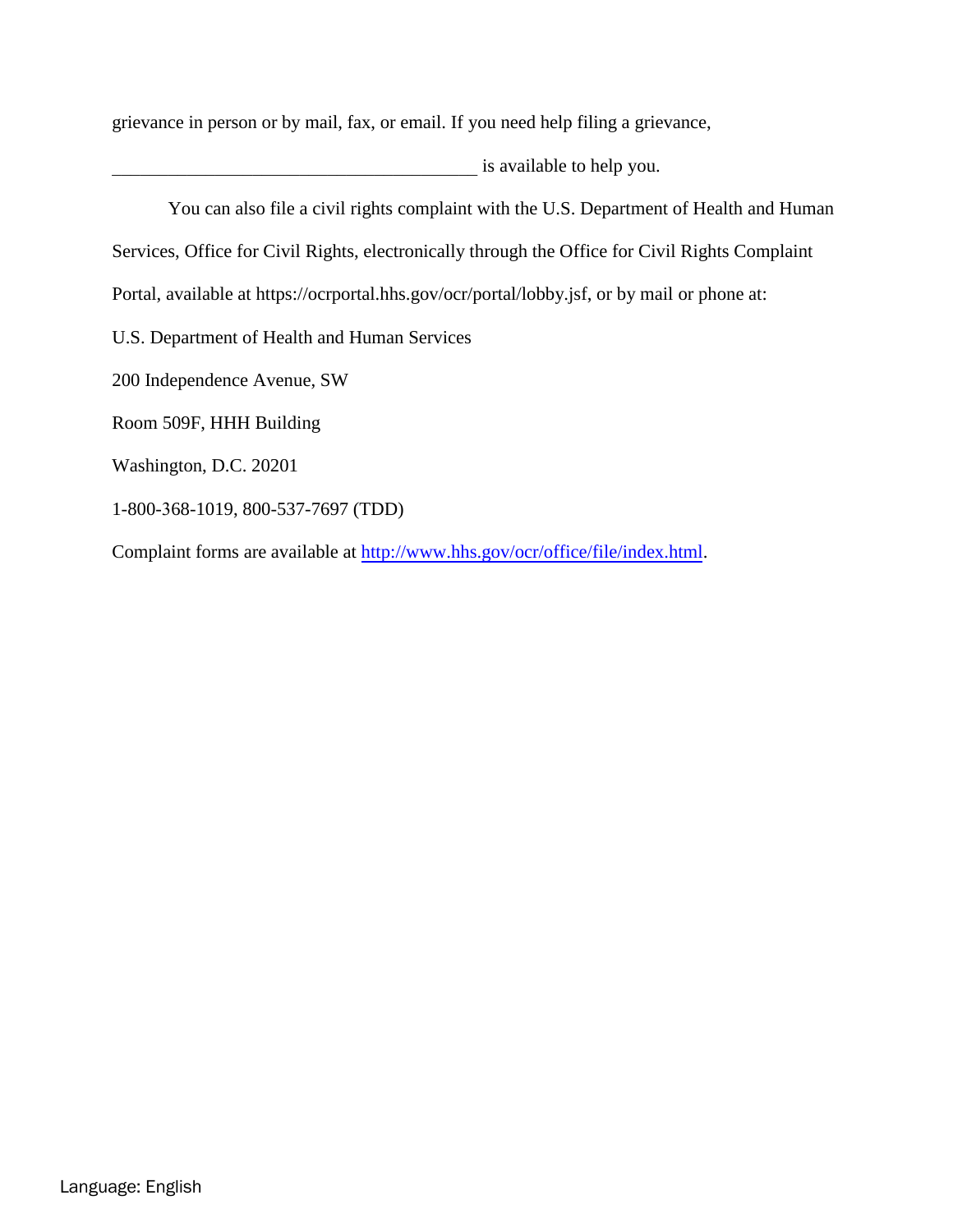## Appendix A to Part 92-Notice Informing Individuals About Nondiscrimination and Accessibility Requirements and Nondiscrimination Statement: Discrimination is Against the Law

|                                                                                                                      |                                                                                                                                                        |  | អនុវត្តតាមច្បាប់សិទ្ធិពលរដ្ឋនៃសហព័ន្ធដែលសមរមយនិងមិនមានការរើសេរើរសលើមូលដ្ឋ ន នៃពូជសាសន៍ ពណ៌សមបរ សញ្ជាតិជើម   យុ ពិការភាព                        |
|----------------------------------------------------------------------------------------------------------------------|--------------------------------------------------------------------------------------------------------------------------------------------------------|--|------------------------------------------------------------------------------------------------------------------------------------------------|
| ប្រភេទ។                                                                                                              |                                                                                                                                                        |  | គា្នយសោជ័តពូជសាសន៍ ពណ៌សមបរ សញ្ជាតិជើម យុ ពិការភាព ប្មភេទេខ ឡើយ។                                                                                |
|                                                                                                                      |                                                                                                                                                        |  |                                                                                                                                                |
| ផ្តល់ជំនួយនិងសេវាកម្មនានាដោយមិនគិតឈ្នួលដល់មនុស្សទូទៅ ដែលគ្មានសមត្ថភាពដើម្បីនិយាយទាក់ទងដោយប្រសិទ្ធិភាពជាមួយយើង ដូចជា៖ |                                                                                                                                                        |  |                                                                                                                                                |
| $\circ$ អ្នកបកប្រែភាសាមនុស្សគដែលមានលក្ខណៈសម្បត្តិ                                                                    |                                                                                                                                                        |  |                                                                                                                                                |
|                                                                                                                      | $\circ$ ពត៌មានជាលាយលក្ខណ៍អក្សរតាមទ្រង់ទ្រាយដទៃផ្សេងទៀត $($ លោះពុម្ពអក្សរធំៗ កាសែតថតសំឡេង ទ្រង់ទ្រាយនៃការប្រើប្រាស់អេឡិកត្រនិច ទ្រង់ទ្រាយដទៃនានាទៀត $)$ |  |                                                                                                                                                |
| ផ្តល់សេវាកម្មផ្នែកភាសាដោយមិនគិតឈ្នួលដល់មនុស្សទូទៅ ដែលភាសាដើមរបស់ពួកគេមិនមែនជាភាសាអង់គ្លេស ដូចជា៖                     |                                                                                                                                                        |  |                                                                                                                                                |
| $\circ$ អ្នកបកប្រែភាសាដែលមានលក្ខណៈសម្បត្តិ                                                                           |                                                                                                                                                        |  |                                                                                                                                                |
| $\circledcirc$ ពត៌មានជាលាយលក្ខណ៍អក្សរក្នុងភាសាផ្សេងៗទៀត                                                              |                                                                                                                                                        |  |                                                                                                                                                |
|                                                                                                                      |                                                                                                                                                        |  |                                                                                                                                                |
|                                                                                                                      |                                                                                                                                                        |  |                                                                                                                                                |
|                                                                                                                      |                                                                                                                                                        |  |                                                                                                                                                |
|                                                                                                                      |                                                                                                                                                        |  |                                                                                                                                                |
|                                                                                                                      | _។   អ្នកអាចដាក់បណ្តឹងអយុត្តិធម៌ដោយផ្ទាល់ប្មតាមការផ្ញើតាមប៉ុស្តិ៍សំបុត្រ  តាមទូរសារ  ប្ញតាមអ៊ីមែល។   បើអ្នកត្រវការជំនួយក្នុងការដាក់បណ្តឹងអយុត្តិធម៌    |  |                                                                                                                                                |
|                                                                                                                      | គឺអាចមានពេលសំរាប់ជួយអ្នក។                                                                                                                              |  |                                                                                                                                                |
|                                                                                                                      |                                                                                                                                                        |  | រ្នុកកំរភចដាក់បណ្តឹងត្អូញអ្នែកសិទ្ធិពលរដ្ឋជាមួយទីង $U.S.$ Department of Health and Human Services (ក្រសួងមនុស្សសាស្រទិងសុខភាពនៃសហរដ្ឋរកមេរិក), |
|                                                                                                                      |                                                                                                                                                        |  |                                                                                                                                                |
| Office for Civil Rights (mitundiurkindsignaug), minughaw@ngnga@nsutur: Office for Civil Rights Complaint Portal      |                                                                                                                                                        |  |                                                                                                                                                |
| ้นฌหกธษายลายหยะ: https://ocrportal.hhs.gov/ocr/portal/lobby.jsf, นูลายหยะเขฺ้ผู้ผ้นๆเรนูลายจูเผ้ฎ                    |                                                                                                                                                        |  |                                                                                                                                                |
| U.S. Department of Health and Human Services                                                                         |                                                                                                                                                        |  |                                                                                                                                                |
| 200 Independence Avenue, SW                                                                                          |                                                                                                                                                        |  |                                                                                                                                                |
| Room 509F, HHH Building                                                                                              |                                                                                                                                                        |  |                                                                                                                                                |
| Washington, D.C. 20201                                                                                               |                                                                                                                                                        |  |                                                                                                                                                |
| 1-800-868-1019, 800-537-7697 (TDD)                                                                                   |                                                                                                                                                        |  |                                                                                                                                                |
|                                                                                                                      |                                                                                                                                                        |  |                                                                                                                                                |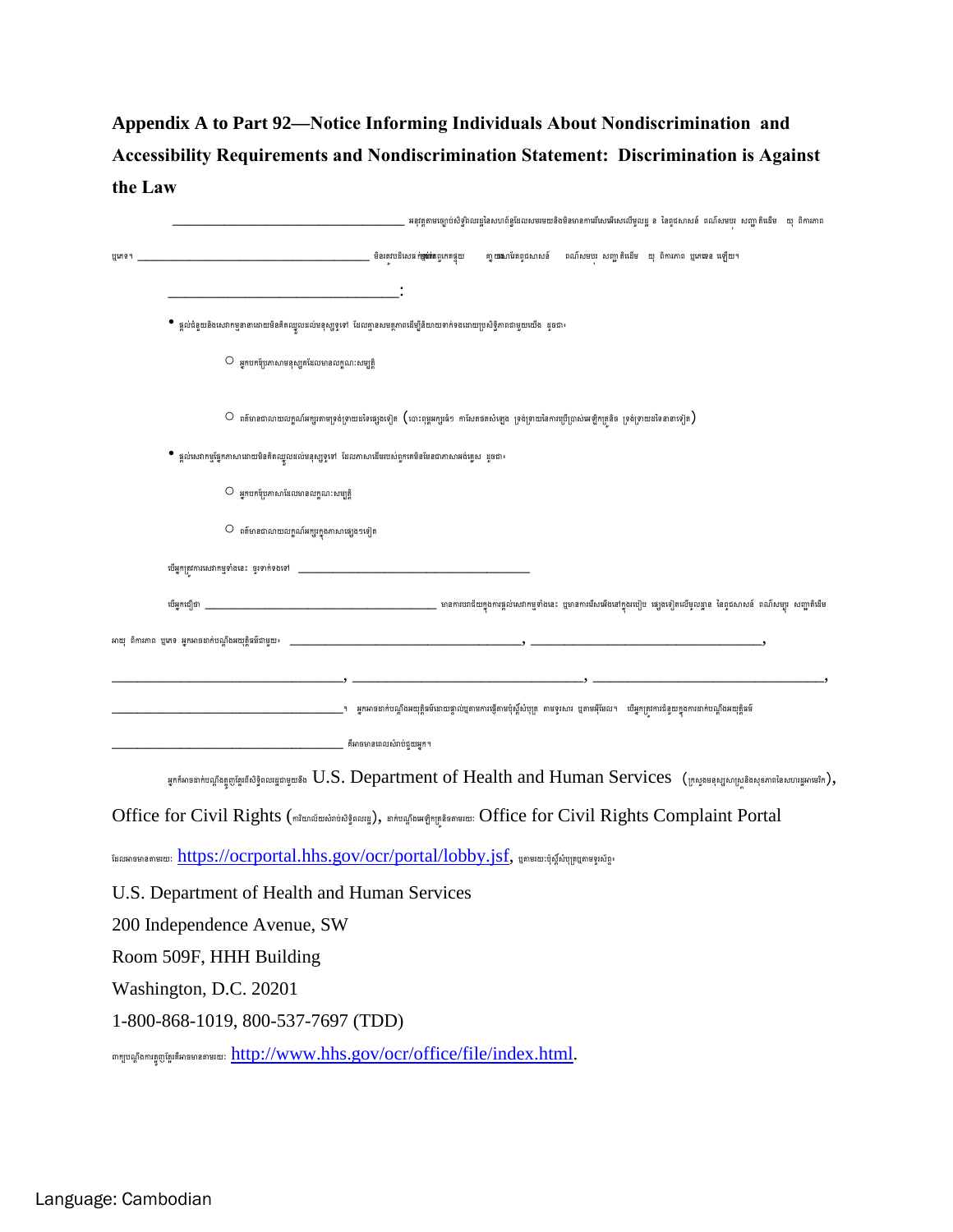**Appendix A to Part 92— Notice Informing Individuals About Nondiscrimination and Accessibility Requirements and Nondiscrimination Statement: Discrimination is Against the Law** 

\_\_\_\_\_\_\_\_\_\_\_\_\_\_\_\_\_\_\_\_\_\_\_\_\_\_\_ የፌደራል ሲቪል መብቶችን መብት የሚያከብር ሲሆን በዘር፣ በቆዳ በቀለም ፣በዘር ሃረግ፣ በኣካል ብቃት፣ ወይም በጾታ መድልዎ ኣይፈጽምም። ሰዎችን በዘር፡ በቆዳ ቀለም፣ በዘር ሃረግ፣ በእድሜ፣ በኣካል ጉዳት ወይም በጾታ ማንንም ሰው ኣያገልም፤ ወይም በተለየ ሁኔታ አይመለከትም

• የኣካል ጉዳት ያለባቸውን ሰዎች ከእኛ ጋር እንዲግባቡ ለማስቻል የነጻ እርዳታ እና ኣገልግሎት ይሰጣል። ይህም ማለት :

○ ብቃት ያላቸው የምልከት ቛንቛ ተርጓሚዎች

 $\mathcal{L}=\mathcal{L}=\mathcal{L}=\mathcal{L}=\mathcal{L}=\mathcal{L}=\mathcal{L}$ 

○ በተለያዩ መልኮች የተዘጋጁ የጽሁፍ መረጃዎች (ተልቅ ያሉ የህትመት ጽሁፎች፡ ኦዲዮ፡ በቀላሉ

መገኘት የሚችሉ የኤሌክትሮኒክ ፎርማቶች፣ ሌሎች ፎርማቶች)

• የመጀመሪያ ቋንቋቸው እንግሊዘኛ ላልሆነ ነጻ የትርጉም ኣገልግሎቶች ይሰጣል፤ ይህም ማለት:

○ ብቃት ያላቸው ተርጓሚዎች

○ በሌሎች ቋንቋዎች የተዘጋጁ መረጃዎች

ይህንን ኣገልግሎት የሚፈልጉ ከሆነ ወደ ሚከተለ ኣድራሻ ይጠይቁ \_\_\_\_\_\_\_\_\_\_\_\_\_\_\_\_\_\_\_\_\_\_\_\_\_\_\_

| እነዚህን ኣገልግሎቶችን ማግኘት ተከልክያለው ወይም በተለያየ ምክኒያት ማለትም |  |  |
|--------------------------------------------------|--|--|
|--------------------------------------------------|--|--|

በዘሬ፡ በቆዳ ቀለሜ፣ በዘር ሃረግ፣ በእድሜ፣ ኣካል ጉዳተኛ ስለሆንኩ፣ ወይም በጾታዬ ምክኒያት መድልዎ ደርሶብኛል የሚል

\_\_\_\_\_\_\_\_\_\_\_\_\_\_\_\_\_\_\_\_\_\_\_\_\_\_\_, \_\_\_\_\_\_\_\_\_\_\_\_\_\_\_\_\_\_\_\_\_\_\_\_\_\_\_, \_\_\_\_\_\_\_\_\_\_\_\_\_\_\_\_\_\_\_\_\_\_\_\_\_\_\_,

ኣመለካከት ካልዎት ያልዎትን ቅሬታ ወደሚከተለው ኣድራሻ ይላኩ \_\_\_\_\_\_\_\_\_\_\_\_\_\_\_\_\_\_\_\_\_\_\_\_\_\_\_,

\_\_\_\_\_\_\_\_\_\_\_\_\_\_\_\_\_\_\_\_\_\_\_\_\_\_\_, \_\_\_\_\_\_\_\_\_\_\_\_\_\_\_\_\_\_\_\_\_\_\_\_\_\_\_. ያልዎትን ቅሬታ በኣካል ወይም

በደብዳቤ፣ በፋክስ ወይም በኢ-ሜይል ማቅረብ ይችላሉ። ቅሬታዎን በጽሁፍ ማቅረብን በሚመለከት እርዳታ

ቢያስፈልግዎት \_\_\_\_\_\_\_\_\_\_\_\_\_\_\_\_\_\_\_\_\_\_\_\_\_\_\_ እገዛ ማግኘት ይችላሉ።

የሲቪል መብቶችን ጥሰት ተፈጽሞብኛል ብለው በጽሁፍ ወደ U.S. Department of Health and Human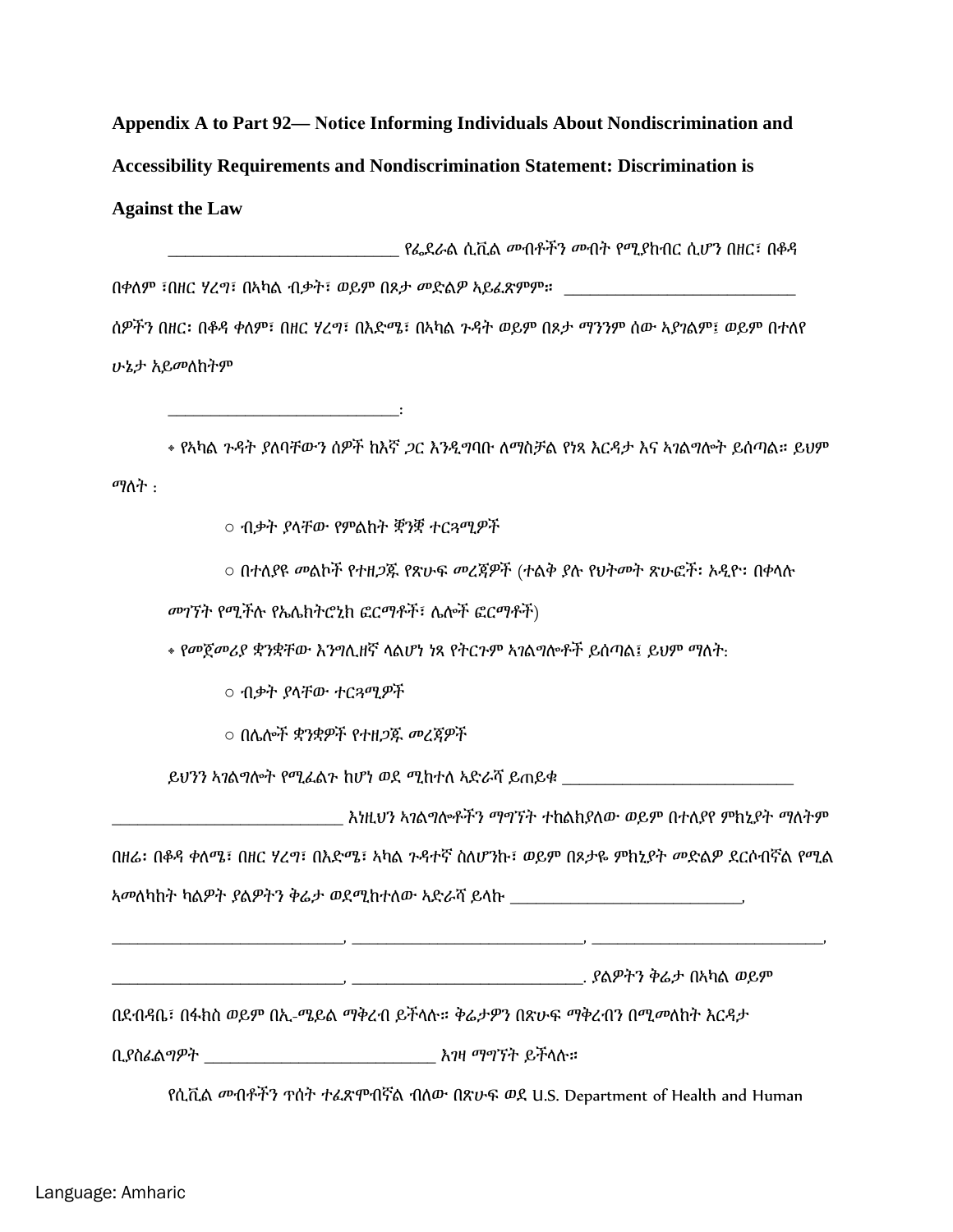Services, Office for Civil Rights (ዩ ኤስ ዲፓርትመንት ኦፍ ሄልዝ ኤንድ ሂዩማን ሰርቪስስ)፣ Office for Civil Rights (ኦፊስ ፎር ሲቪል ራይትስ)፣ በኤሌክትሮኒካዊ መንገድ ወደ Office for Civil Rights Complaint Portal በሚከተለው አድራሻ ኣቤቱታ ማቅረብ ወይም ማመልከት ይችላሉ፡<https://ocrportal.hhs.gov/ocr/portal/lobby.jsf> ወይም በደብዳቤ ወይም በስልክ ወደሚከተለው ኣድራሻ ኣቤቱታዎን ማቅረብ ይችላሉ:

U.S. Department of Health and Human Services

200 Independence Avenue, SW

Room 509F, HHH Building

Washington, D.C. 20201

1-800-868-1019, 800-537-7697 (መስማት ለተሳናቸው)

ክስ ማቅረቢያ ፎርሞችን በሚከተለው ድህረ-ገጽ ላይ ማግኘት ይችላሉ [http://www.hhs.gov/ocr/office/file/index.html.](http://www.hhs.gov/ocr/office/file/index.html)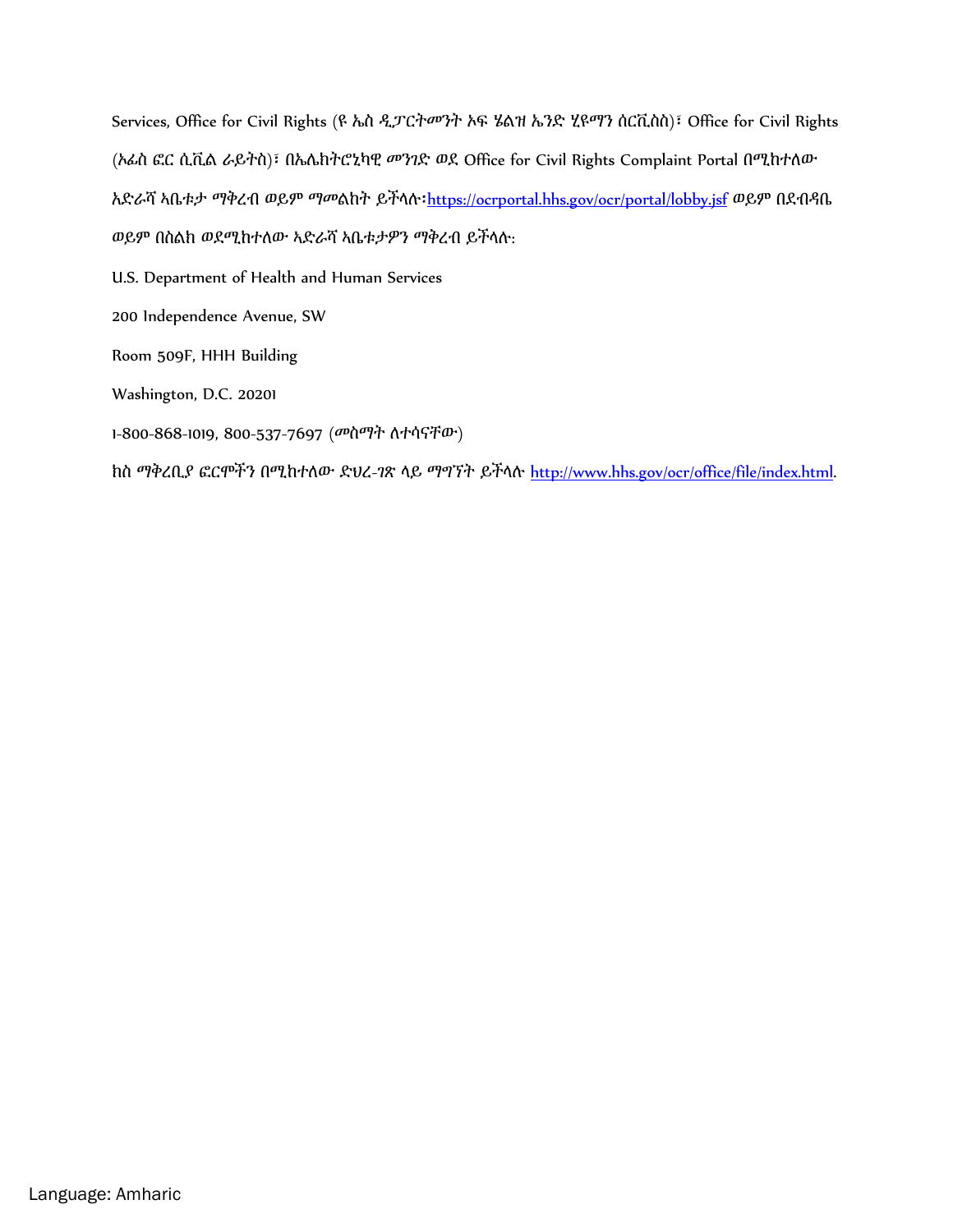### **Against the Law**

یلتزم \_\_\_\_\_\_\_\_\_\_\_\_\_\_\_\_\_\_\_\_\_\_\_\_\_\_\_ بقوانین الحقوق المدنیة الفدرالیة المعمول بھا ولا یمیز على أساس العرق أو اللون أو الأصل الوطني أو السن أو الإعاقة أو نوع الجنس. لا يستبعد الأشخاص أو یعاملھم على نحو مختلف بسبب النوع أو اللون أو الأصل الوطني أو السن أو الإعاقة أو نوع الجنس. : where the interaction of the contract of  $\mathcal{L}_\mathrm{max}$ • یوفر مساعدات وخدمات مجانیة للأشخاص من ذوي الإعاقات للتواصل بصورة فعالة معنا، مثل: ○ مترجمي لغة إشارة مؤھلین ○ معلومات كتابیة بتنسیقات أخرى (مطبوعة بأحرف كبیرة، مواد صوتیة، تنسیقات إلكترونیة متیسرة، وغیر ذلك من التنسیقات) • یوفر خدمات لغویة مجانیة للأشخاص الذین لغتھم الأساسیة لیست الإنجلیزیة، مثل: ○ مترجمین مؤھلین ○ معلومات مكتوبة بلغات أخرى إذا كنت بحاجة لھذه الخدمات، اتصل بـ \_\_\_\_\_\_\_\_\_\_\_\_\_\_\_\_\_\_\_\_\_\_\_\_\_\_\_ إذا كنت تعتقد أن \_\_\_\_\_\_\_\_\_\_\_\_\_\_\_\_\_\_\_\_\_\_\_\_\_\_\_ قد أخفق في توفیر تلك الخدمات أو میز بطریقة أخرى على أساس العرق أو اللون أو الأصل الوطني أو السن أو الإعاقة أو الجنس، یمكن أن تتقدم بشكوى إلى:  $\cdots$  , and the contribution of  $\cdots$  , and  $\cdots$  , and  $\cdots$  , and  $\cdots$  , and  $\cdots$  , and  $\cdots$  , and  $\cdots$  , and  $\cdots$ .\_\_\_\_\_\_\_\_\_\_\_\_\_\_\_\_\_\_\_\_\_\_\_\_\_\_\_ ،\_\_\_\_\_\_\_\_\_\_\_\_\_\_\_\_\_\_\_\_\_\_\_\_\_\_\_ ،\_\_\_\_\_\_\_\_\_\_\_\_\_\_\_\_\_\_\_\_\_\_\_\_\_\_\_ یمكن أن تتقدم بشكوى شخصیًا أو بالبرید أو بالفاكس أو البرید الإلكتروني. إذا كنت بحاجة للمساعدة في التقدم بشكوى، فإن \_\_\_\_\_\_\_\_\_\_\_\_\_\_\_\_\_\_\_\_\_\_\_\_\_\_\_ متاح لمساعدتك. ً یمكن أیضا أن تتقدم بشكوى إلكترونیًا لوزارة Services Human and Health of Department ) وزارة

الخدمات الصحیة والبشریة) ، مكتب Rights Civil for Office ) مكتب الحقوق المدنیة)، من خلال مكتب for Office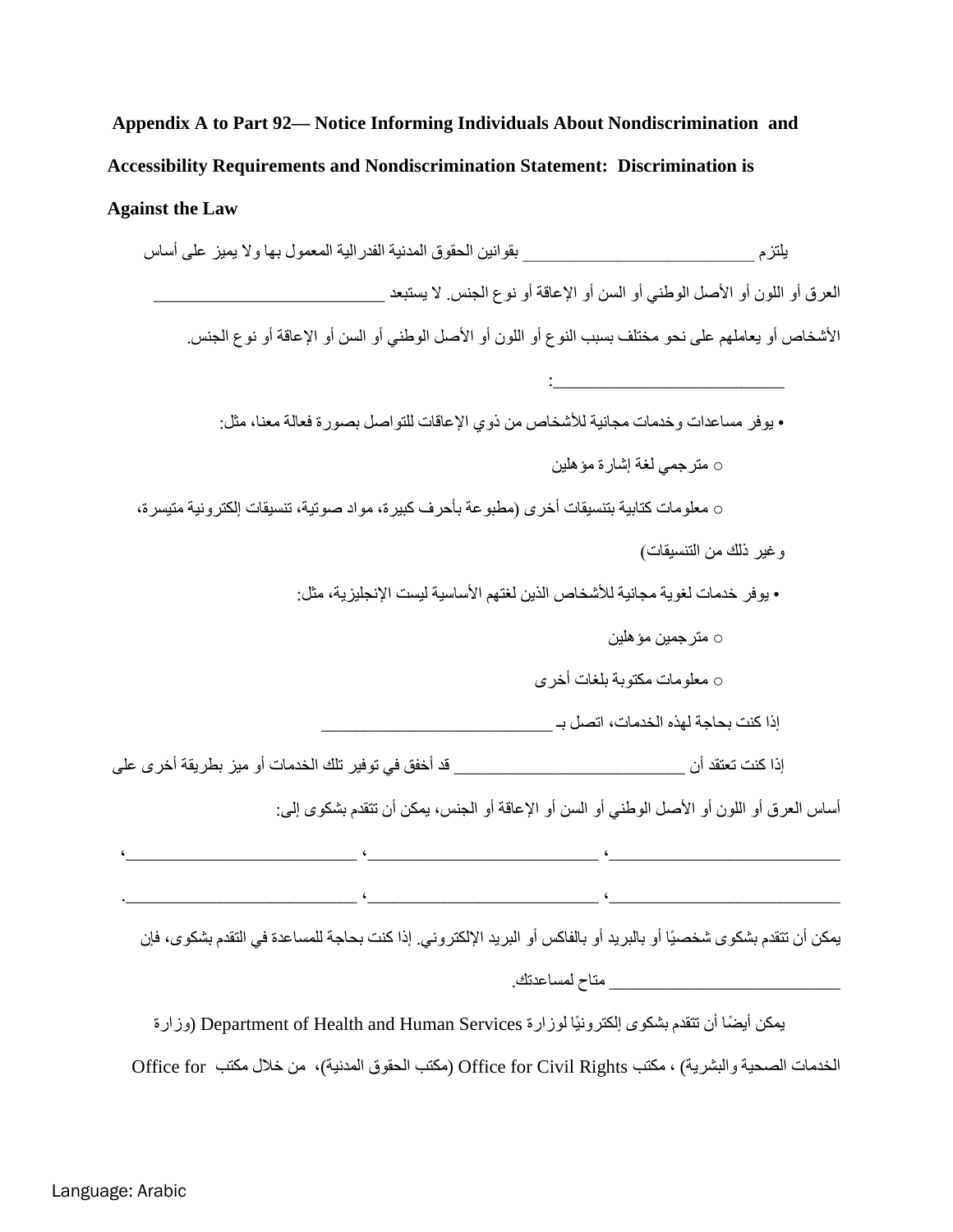أو <https://ocrportal.hhs.gov/ocr/portal/lobby.jsf> الرابط على المتوفر ،Civil Rights Complaint Portal بالبرید أو الھاتف على:

U.S. Department of Health and Human Services

200 Independence Avenue, SW

Room 509F, HHH Building

Washington, D.C. 20201

,800-537-7697 1-800-863-1019 (رقم ھاتف الصم والبكم)

[.http://www.hhs.gov/ocr/office/file/index.html](http://www.hhs.gov/ocr/office/file/index.html) الرابط على الشكاوى نماذج تتوافر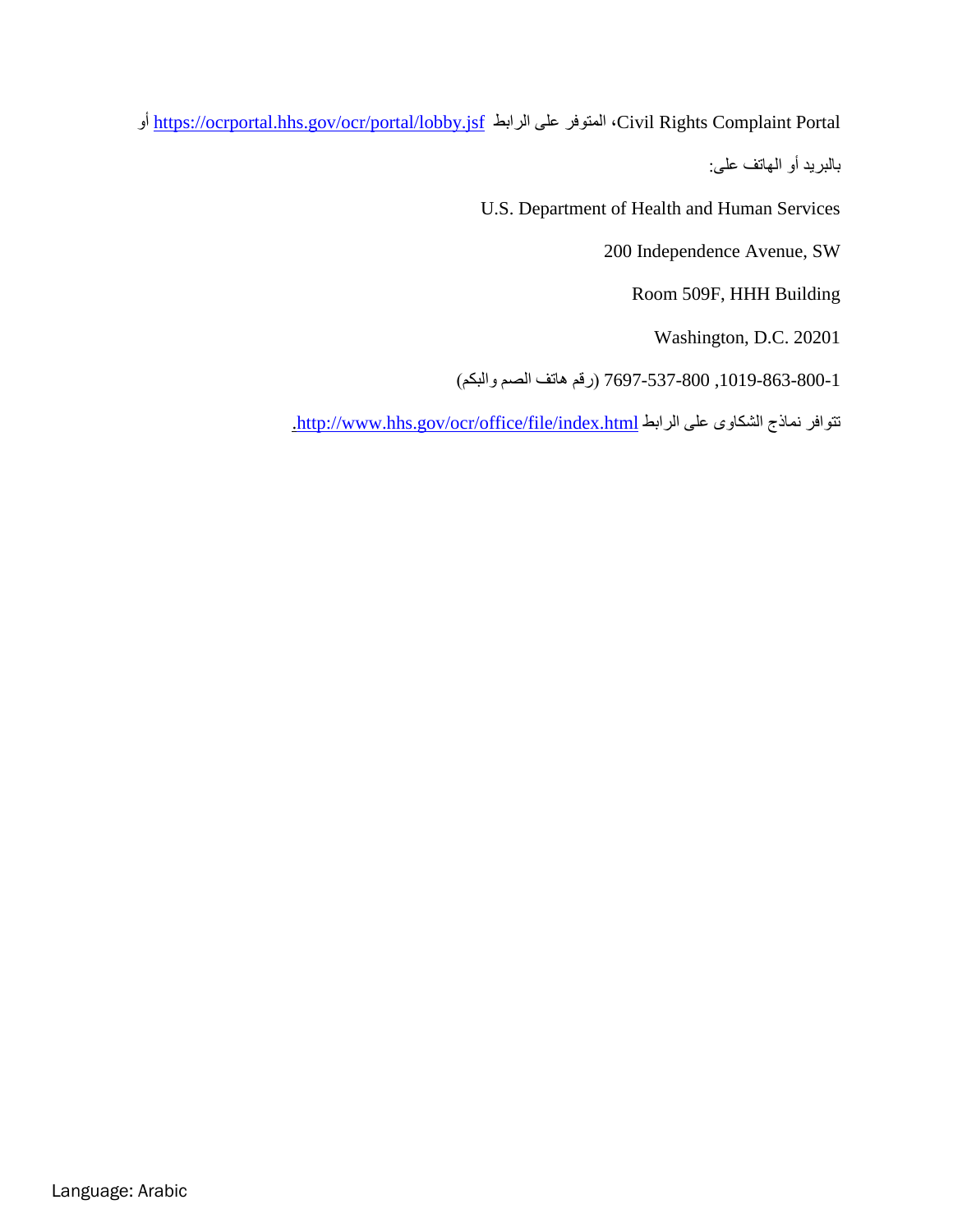**Discrimination is Against the Law**

\_\_\_\_\_\_\_\_\_\_\_\_\_\_\_\_\_\_\_\_\_\_\_\_\_\_\_\_\_ 遵守適用的聯邦民權法律規定,不因種族、膚色、民族 血統、年齡、殘障或性別而歧視任何人。\_\_\_\_\_\_\_\_\_\_\_\_\_\_\_\_\_\_\_\_\_\_\_\_\_\_\_\_\_ 不因種族、膚色、民 族血統、年齡、殘障或性別而排斥任何人或以不同的方式對待他們。

• 向殘障人士免費提供各種援助和服務,以幫助他們與我們進行有效溝通,如:

○ 合格的手語翻譯員

\_\_\_\_\_\_\_\_\_\_\_\_\_\_\_\_\_\_\_\_\_\_\_\_\_\_\_\_\_:

○ 以其他格式提供的書面資訊(大號字體、音訊、無障礙電子格式、其他格式)

• 向母語非英語的人員免費提供各種語言服務,如:

○ 合格的翻譯員

○ 以其他語言書寫的資訊

如果您需要此類服務,請聯絡 \_\_\_\_\_\_\_\_\_\_\_\_\_\_\_\_\_\_\_\_\_\_\_\_\_\_\_\_\_

如果您認為 \_\_\_\_\_\_\_\_\_\_\_\_\_\_\_\_\_\_\_\_\_\_\_\_\_\_\_\_\_\_\_\_ 未能提供此類服務或者因種族、膚色、民族

血統、年齡、殘障或性別而透過其他方式歧視您,您可以向 \_\_\_\_\_\_\_\_\_\_\_\_\_\_\_\_\_\_\_\_\_\_\_\_\_\_\_\_\_\_ 提

交投訴,郵寄地址為 \_\_\_\_\_\_\_\_\_\_\_\_\_\_\_\_\_\_\_\_\_\_\_\_\_\_\_\_\_\_\_, 電話號碼為

\_\_\_\_\_\_\_\_\_\_\_\_\_\_\_\_\_\_\_\_\_\_\_\_\_\_\_\_\_、TTY(聽障專線)號碼為 \_\_\_\_\_\_\_\_\_\_\_\_\_\_\_\_\_\_\_\_\_\_\_\_\_\_\_\_\_,

傳真為 \_\_\_\_\_\_\_\_\_\_\_\_\_\_\_\_\_\_\_\_\_\_\_\_\_\_\_\_\_\_\_, 電子信箱為 \_\_\_\_\_\_\_\_\_\_\_\_\_\_\_\_\_\_\_\_\_\_\_\_\_\_\_\_\_\_\_\_。您可以

親自提交投訴,或者以郵寄、傳真或電郵的方式提交投訴。如果您在提交投訴方面需要幫助,

\_\_\_\_\_\_\_\_\_\_\_\_\_\_\_\_\_\_\_\_\_\_\_\_\_\_\_\_\_ 可以幫助您。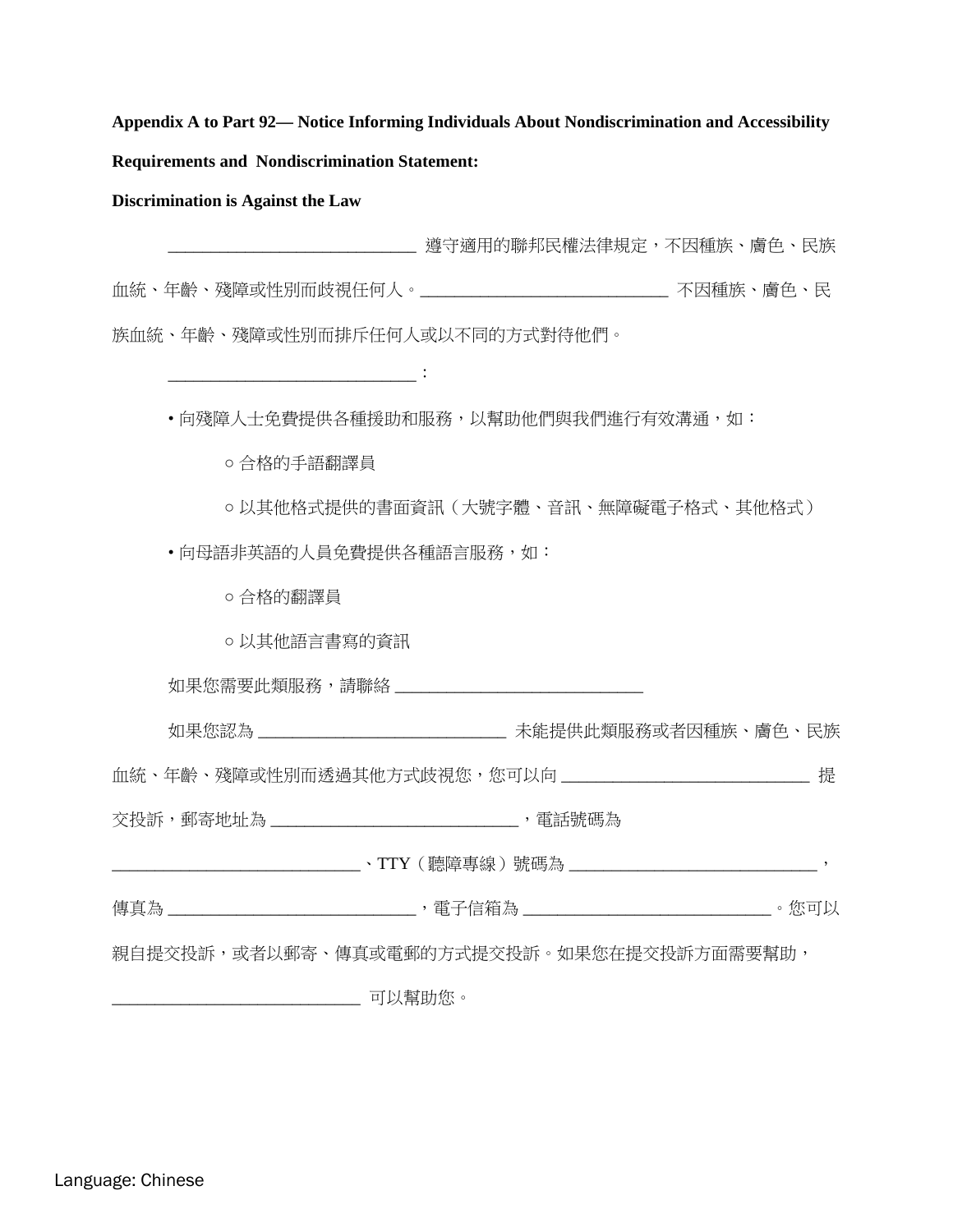您還可以向 U.S. Department of Health and Human Services (美國衛生及公共服務部)的 Office for Civil Rights(民權辦公室)提交民權投訴,透過 Office for Civil Rights Complaint Portal 以電子方式投訴: <https://ocrportal.hhs.gov/ocr/portal/lobby.jsf>,或者透過郵寄或電話的方式投訴:

U.S. Department of Health and Human Services

200 Independence Avenue, SW

Room 509F, HHH Building

Washington, D.C.20201

1-800-368-1019, 800-537-7697 (TDD) ( 聾人用電信設備)

登入 <http://www.hhs.gov/ocr/office/file/index.html> 可獲得投訴表格。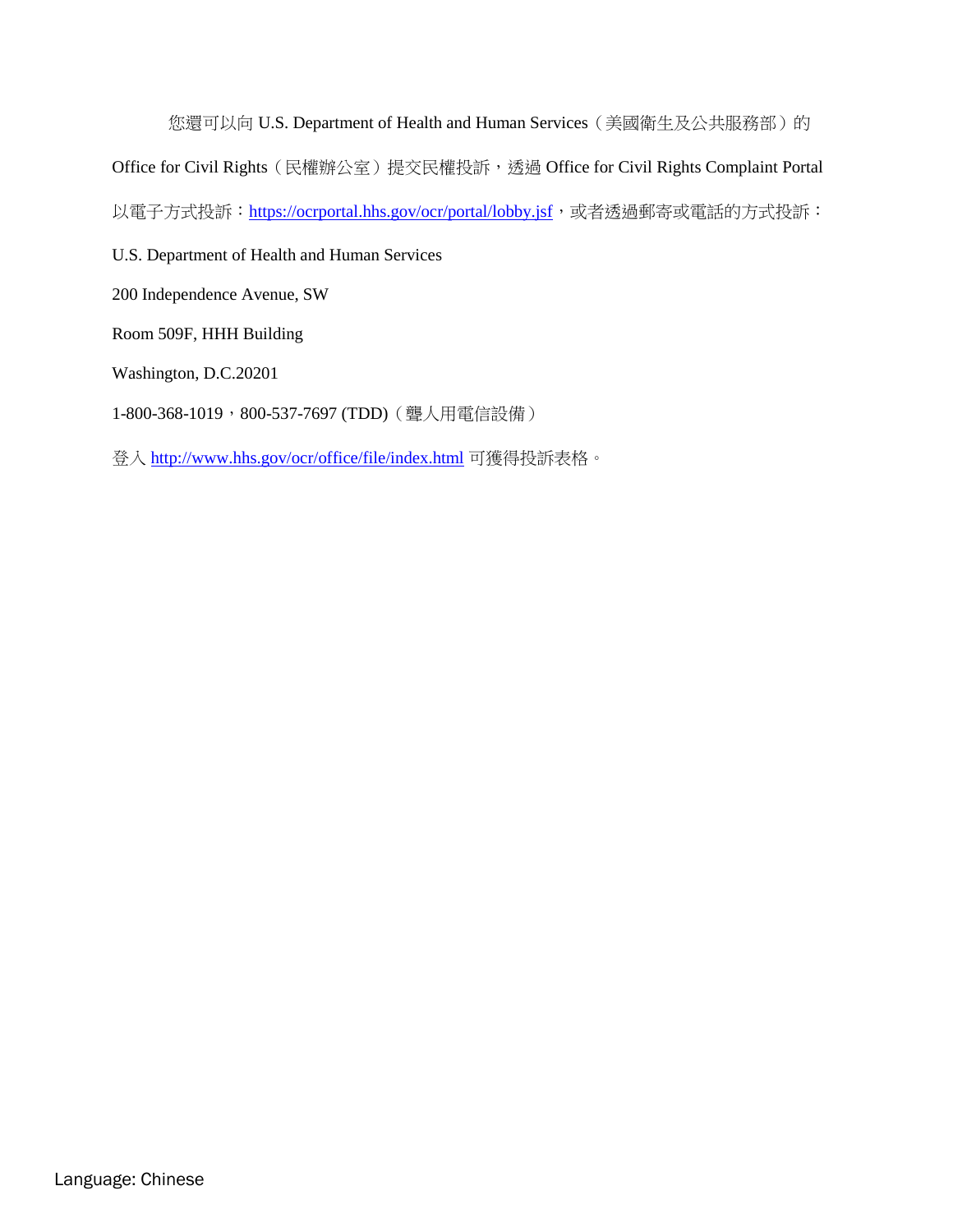**Discrimination is Against the Law**

\_\_\_\_\_\_\_\_\_\_\_\_\_\_\_\_\_\_\_\_\_\_\_\_\_\_\_ respecte les lois fédérales en vigueur relatives aux droits civiques et ne pratique aucune discrimination basée sur la race, la couleur de peau, l'origine nationale, l'âge, le sexe ou un handicap. \_\_\_\_\_\_\_\_\_\_\_\_\_\_\_\_\_\_\_\_\_\_\_\_\_\_\_ n'exclut et ne traite aucune personne différemment en raison de sa race, sa couleur de peau, son origine nationale, son âge, son sexe ou son handicap.

• Fournit gratuitement des aides et services aux personnes handicapées afin de permettre une communication efficace avec nous, par exemple :

○ Interprètes qualifiés en langue des signes

 $\mathcal{L}=\{1,2,3,4,5\}$ 

○ Informations écrites dans d'autres formats (gros caractères, audio, formats électroniques

accessibles, autres formats)

• Fournit gratuitement des services linguistiques aux personnes dont la langue principale n'est pas l'anglais, par exemple :

○ Interprètes qualifiés

○ Informations écrites dans d'autres langues

Si vous avez besoin de ces services, contactez \_\_\_\_\_\_\_\_\_\_\_\_\_\_\_\_\_\_\_\_\_\_\_\_\_\_\_

Si vous pensez que \_\_\_\_\_\_\_\_\_\_\_\_\_\_\_\_\_\_\_\_\_\_\_\_\_\_\_ n'a pas fourni ces services ou a fait preuve

d'une autre forme de discrimination basée sur la race, la couleur de peau, l'origine nationale, l'âge, le sexe

 $\ldots \qquad ,$   $\qquad \qquad$ 

ou le handicap, vous pouvez déposer une réclamation auprès de : \_\_\_\_\_\_\_\_\_\_\_\_\_\_\_\_\_\_\_\_\_\_\_\_\_\_\_,

\_\_\_\_\_\_\_\_\_\_\_\_\_\_\_\_\_\_\_\_\_\_\_\_\_\_\_, \_\_\_\_\_\_\_\_\_\_\_\_\_\_\_\_\_\_\_\_\_\_\_\_\_\_\_. Vous pouvez déposer une

réclamation en personne ou par courrier, télécopie ou e-mail. Si vous avez besoin d'aide pour déposer une

réclamation, \_\_\_\_\_\_\_\_\_\_\_\_\_\_\_\_\_\_\_\_\_\_\_\_\_\_\_ se tient à votre disposition pour vous y aider.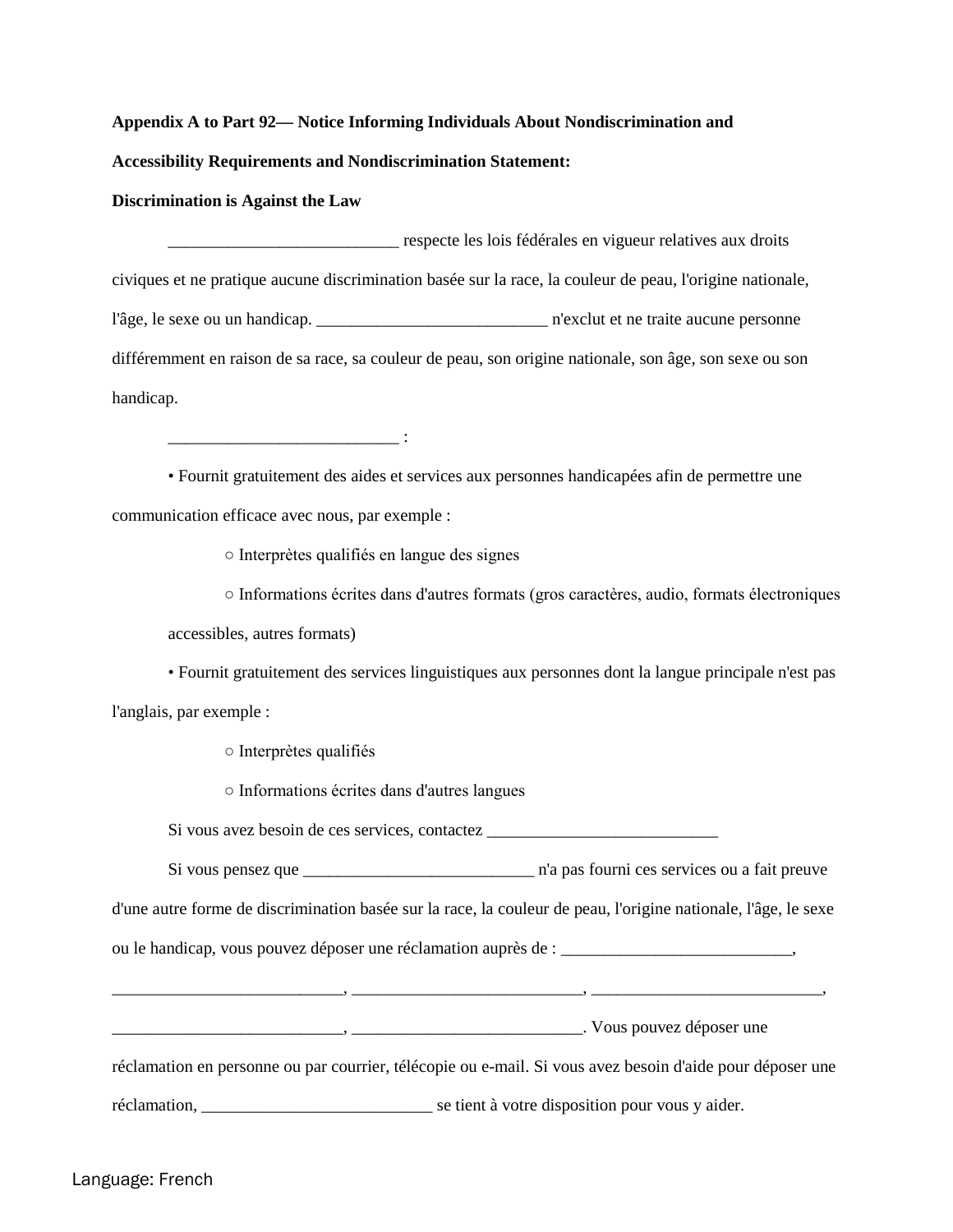Vous pouvez également déposer une réclamation concernant vos droits civiques auprès de l'U.S. Department of Health and Human Services (Département de la Santé et des Services Sociaux des États-Unis), Office for Civil Rights (Bureau des Droits Civiques), par voie électronique via l'Office for Civil Rights Complaint Portal, disponible à l'adresse [https://ocrportal.hhs.gov/ocr/portal/lobby.jsf,](https://ocrportal.hhs.gov/ocr/portal/lobby.jsf) par courrier ou par téléphone à :

U.S. Department of Health and Human Services

200 Independence Avenue, SW

Room 509F, HHH Building

Washington, D.C. 20201

1-800-368-1019, 800-537-7697 (TDD)

Des formulaires de réclamation sont disponibles à l'adresse [http://www.hhs.gov/ocr/office/file/index.html.](http://www.hhs.gov/ocr/office/file/index.html)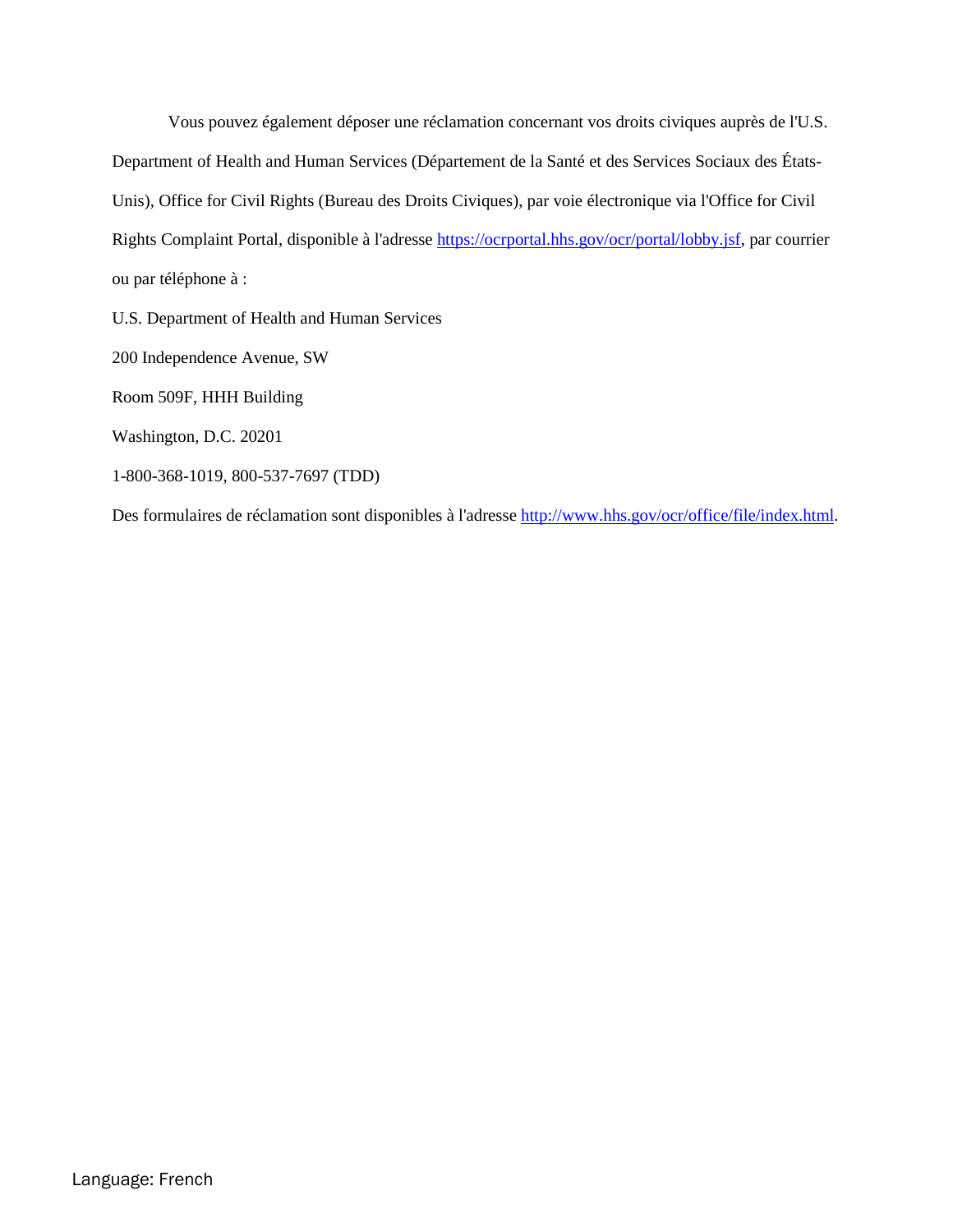### **Discrimination is Against the Law**

\_\_\_\_\_\_\_\_\_\_\_\_\_\_\_\_\_\_\_\_\_\_\_\_\_\_\_ erfüllt geltenden bundesstaatliche Menschenrechtsgesetze und lehnt jegliche Diskriminierung aufgrund von Rasse, Hautfarbe, Herkunft, Alter, Behinderung oder Geschlecht ab.  $\qquad \qquad$  lehnt den Ausschluss oder die unterschiedliche Behandlung von Menschen aufgrund von Rasse, Hautfarbe, Herkunft, Alter, Behinderung oder Geschlecht ab.

• Bietet kostenlose Hilfe und Dienstleistungen für Menschen mit Behinderung zur effektiven Kommunikation, wie z. B.:

○ Qualifizierte Gebärdensprachen-Dolmetscher

○ Schriftliche Informationen in anderen Formaten (große Ausdrucke, Audio, zugängliche

elektronische Formate, sonstige Formate)

\_\_\_\_\_\_\_\_\_\_\_\_\_\_\_\_\_\_\_\_\_\_\_\_\_\_\_:

• Bietet kostenlose Sprachdienste für Menschen, deren Hauptsprache nicht Englisch ist, wie z. B.:

○ Qualifizierte Dolmetscher

○ Schriftliche Informationen in anderen Sprachen

Sollten Sie diese Dienstleistungen benötigen, so wenden Sie sich an \_\_\_\_\_\_\_\_\_\_\_\_\_\_\_\_\_\_\_\_\_\_\_

Sollten Sie der Ansicht sein, dass \_\_\_\_\_\_\_\_\_\_\_\_\_\_\_\_\_\_\_\_\_\_\_\_\_\_\_ es versäumte, diese

Dienstleistungen anzubieten, oder auf sonstige Weise aufgrund von Rasse, Hautfarbe, Herkunft, Alter,

Behinderung oder Geschlecht diskriminierte, so können Sie eine Beschwerde einreichen bei:

Sie können eine Beschwerde persönlich oder per Post, Fax oder E-Mail einreichen. Sollten Sie Hilfe beim

\_\_\_\_\_\_\_\_\_\_\_\_\_\_\_\_\_\_\_\_\_\_\_\_\_\_\_, \_\_\_\_\_\_\_\_\_\_\_\_\_\_\_\_\_\_\_\_\_\_\_\_\_\_\_, \_\_\_\_\_\_\_\_\_\_\_\_\_\_\_\_\_\_\_\_\_\_\_\_\_\_\_,

\_\_\_\_\_\_\_\_\_\_\_\_\_\_\_\_\_\_\_\_\_\_\_\_\_\_\_, \_\_\_\_\_\_\_\_\_\_\_\_\_\_\_\_\_\_\_\_\_\_\_\_\_\_\_, \_\_\_\_\_\_\_\_\_\_\_\_\_\_\_\_\_\_\_\_\_\_\_\_\_\_\_.

Einreichen einer Beschwerde benötigen, so steht Ihnen \_\_\_\_\_\_\_\_\_\_\_\_\_\_\_\_\_\_\_\_\_\_\_\_\_\_\_ gerne zur

Verfügung.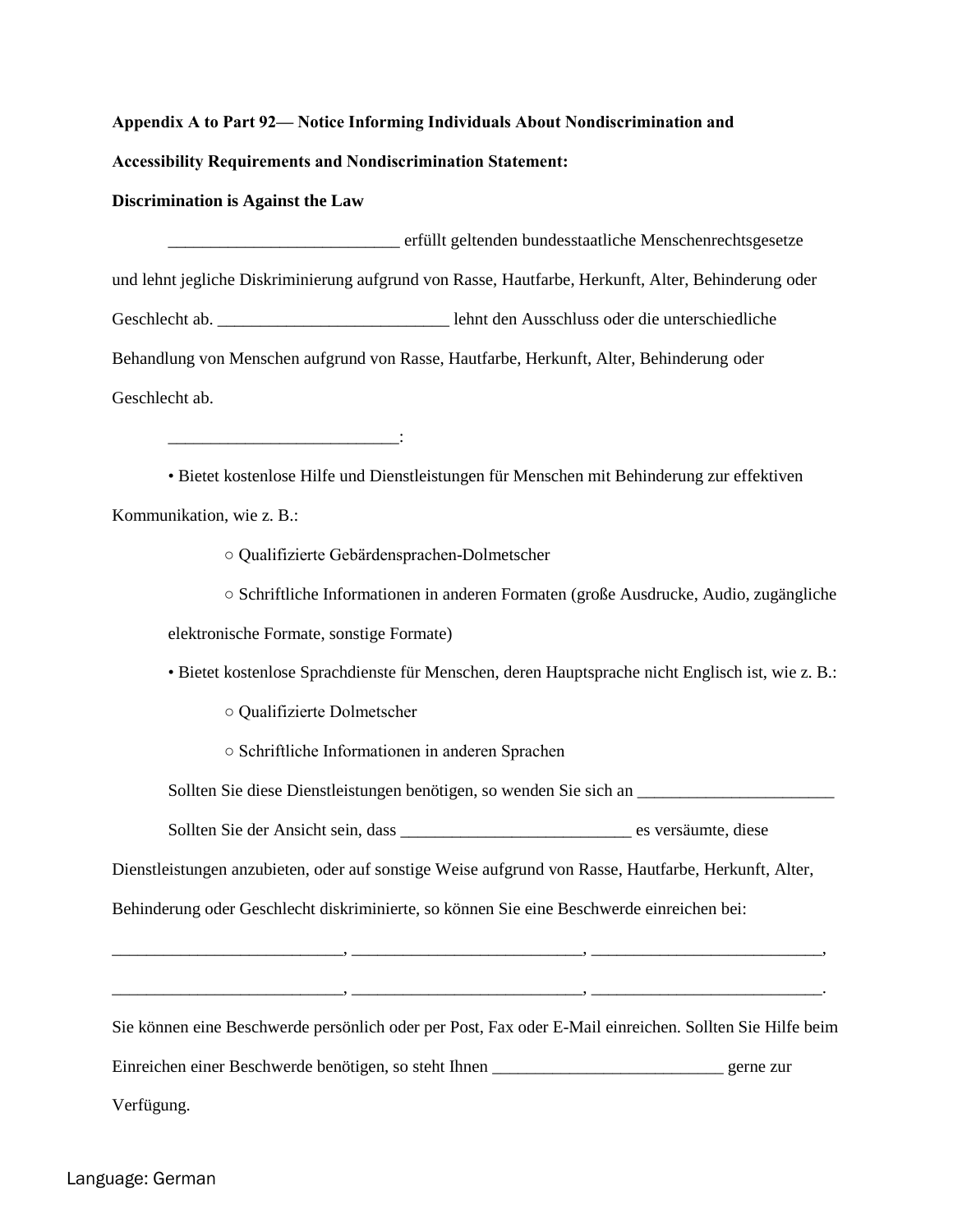Sie können ebenfalls eine Menschenrechtsbeschwerde einreichen bei: Department of Health and Human Services (U.S.-Gesundheitsministerium), Office for Civil Rights (Amt für Bürgerrechte), elektronisch über das Office for Civil Rights Complaint Portal, zugänglich über

[https://ocrportal.hhs.gov/ocr/portal/lobby.jsf,](https://ocrportal.hhs.gov/ocr/portal/lobby.jsf) oder per Post oder telefonisch an:

U.S. Department of Health and Human Services

200 Independence Avenue, SW

Room 509F, HHH Building

Washington, D.C. 20201

1-800-368-1019, 800-537-7697 (TDD)

Beschwerdeformulare sind verfügbar unter [http://www.hhs.gov/ocr/office/file/index.html.](http://www.hhs.gov/ocr/office/file/index.html)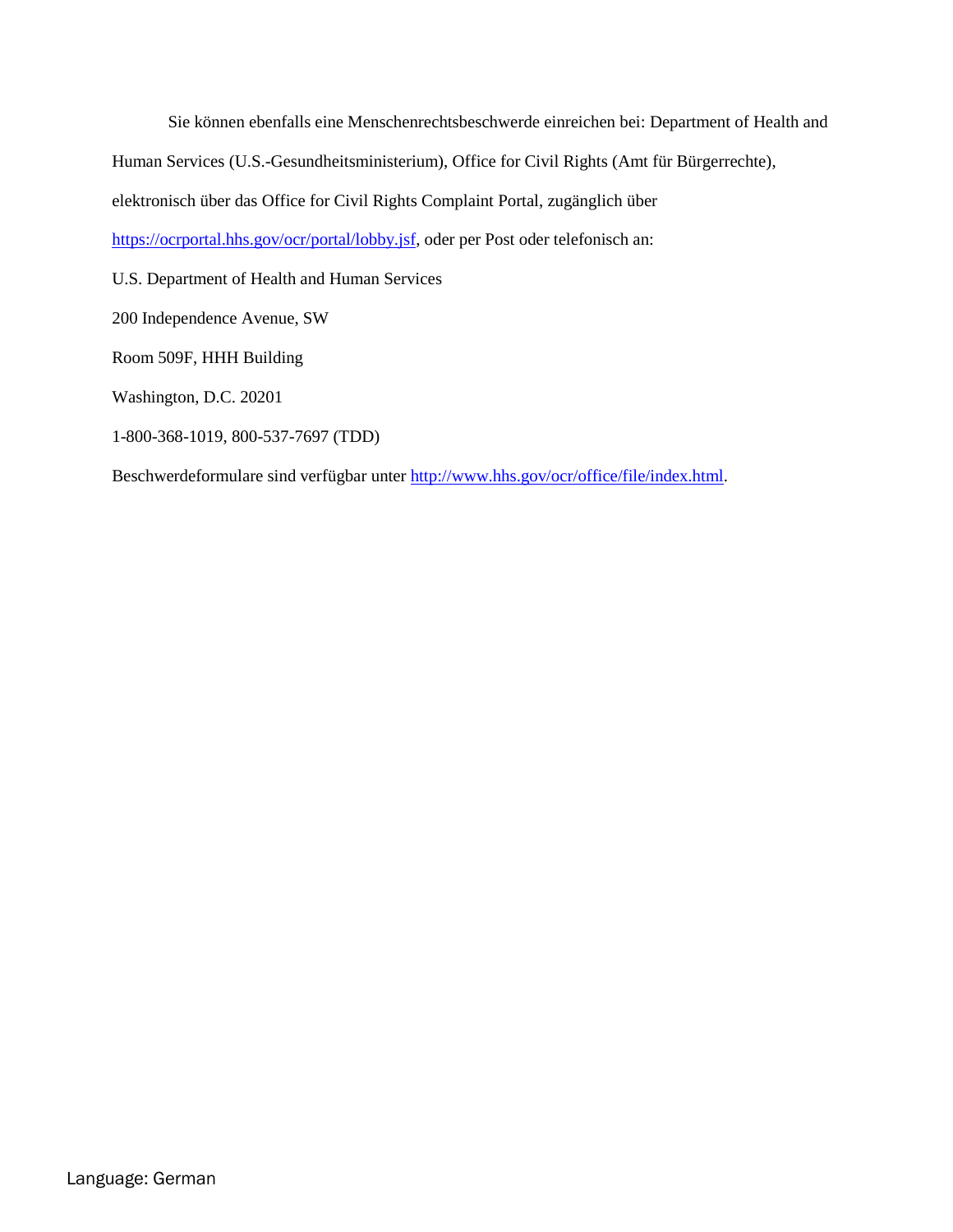**Discrimination is Against the Law** 

\_\_\_\_\_\_\_\_\_\_\_\_\_\_\_\_\_\_\_\_\_\_\_\_\_\_\_\_\_ ua raws cov kev cailij choj yuam siv ntawm Tsom Fwv Nrub Nrab Teb Chaw hais txog pej xeem cov cai (Federal civil rights laws) thiab tsis ciav-cais leejtwg vim nws hom neeg, nqaij tawv, lub tebchaws tuaj, hnub nyoog, kev tsis taus, los yog poj niam txiv.

\_\_\_\_\_\_\_\_\_\_\_\_\_\_\_\_\_\_\_\_\_\_\_\_\_\_\_\_\_ tsis cais cov neeg los yog coj ntxawv rau lawv vim haiv neeg, xim tawv nqaij, tuaj teb chaws twg, hnub nyoog, kev tsis taus, los yog poj niam txiv.

• Pab nyiaj thiab muab kev pab rau cov neeg txuas lus tsis taus zoo nrog peb, xws li:

○ Cov neeg txhais lus piav uas tsim nyog

\_\_\_\_\_\_\_\_\_\_\_\_\_\_\_\_\_\_\_\_\_\_\_\_\_\_\_\_\_:

 $\circ$  Tej ntaub ntawv ua lwm hom (tu ntawv loj, suab lus, tej hom siv tau hauv electronic,

lwm lwm hom)

• Muab kev pab dawb txog lus hais rau cov neeg uas tsis hais lus Akiv, xws li:

○ Cov neeg txhais lus tsim nyog

○ Tej ntaub ntawv ua lwm hom lus

Yog koj xavtau cov kev pab no, thov hu rau \_\_\_\_\_\_\_\_\_\_\_\_\_\_\_\_\_\_\_\_\_\_\_\_\_\_\_\_\_

Yog koj ntseeg hais tias \_\_\_\_\_\_\_\_\_\_\_\_\_\_\_\_\_\_\_\_\_\_\_\_\_\_\_\_\_ tsis muab tau cov kev pab no los yog tau coj lwm hom kev ciav-cais saib raws haiv neeg, xim tawv nqaij, teb chaw tuaj, hnub nyoog, xiam oob qhab, los poj niam lossis txiv neej, koj tuaj yeem xa ib daim ntawv tsis txaus siab nrog:

\_\_\_\_\_\_\_\_\_\_\_\_\_\_\_\_\_\_\_\_\_\_\_\_\_\_\_\_\_, \_\_\_\_\_\_\_\_\_\_\_\_\_\_\_\_\_\_\_\_\_\_\_\_\_\_, \_\_\_\_\_\_\_\_\_\_\_\_\_\_\_\_\_\_\_\_\_\_\_\_\_\_\_,

Koj xa daim ntawv tsis txaus siab kiag tus kheej, raws kev xa ntawv, fev los yog email tuaj tau. Yog koj xav tau kev pab sau daim ntawv tsis txaus siab, \_\_\_\_\_\_\_\_\_\_\_\_\_\_\_\_\_\_\_\_\_\_\_\_\_\_\_\_\_ pab tau koj.

\_\_\_\_\_\_\_\_\_\_\_\_\_\_\_\_\_\_\_\_\_\_\_\_\_\_\_\_\_, \_\_\_\_\_\_\_\_\_\_\_\_\_\_\_\_\_\_\_\_\_\_\_\_\_\_, \_\_\_\_\_\_\_\_\_\_\_\_\_\_\_\_\_\_\_\_\_\_\_\_\_\_\_.

Koj kuj muaj peev xwm ua tau ib daim ntawv tsis txaus siab rau cov cai pej xeem mus rau Mekas Department of Health and Human Services (Thawj Fab Pab Kev Noj Qab Haus Huv thiab Pab Tib Neeg),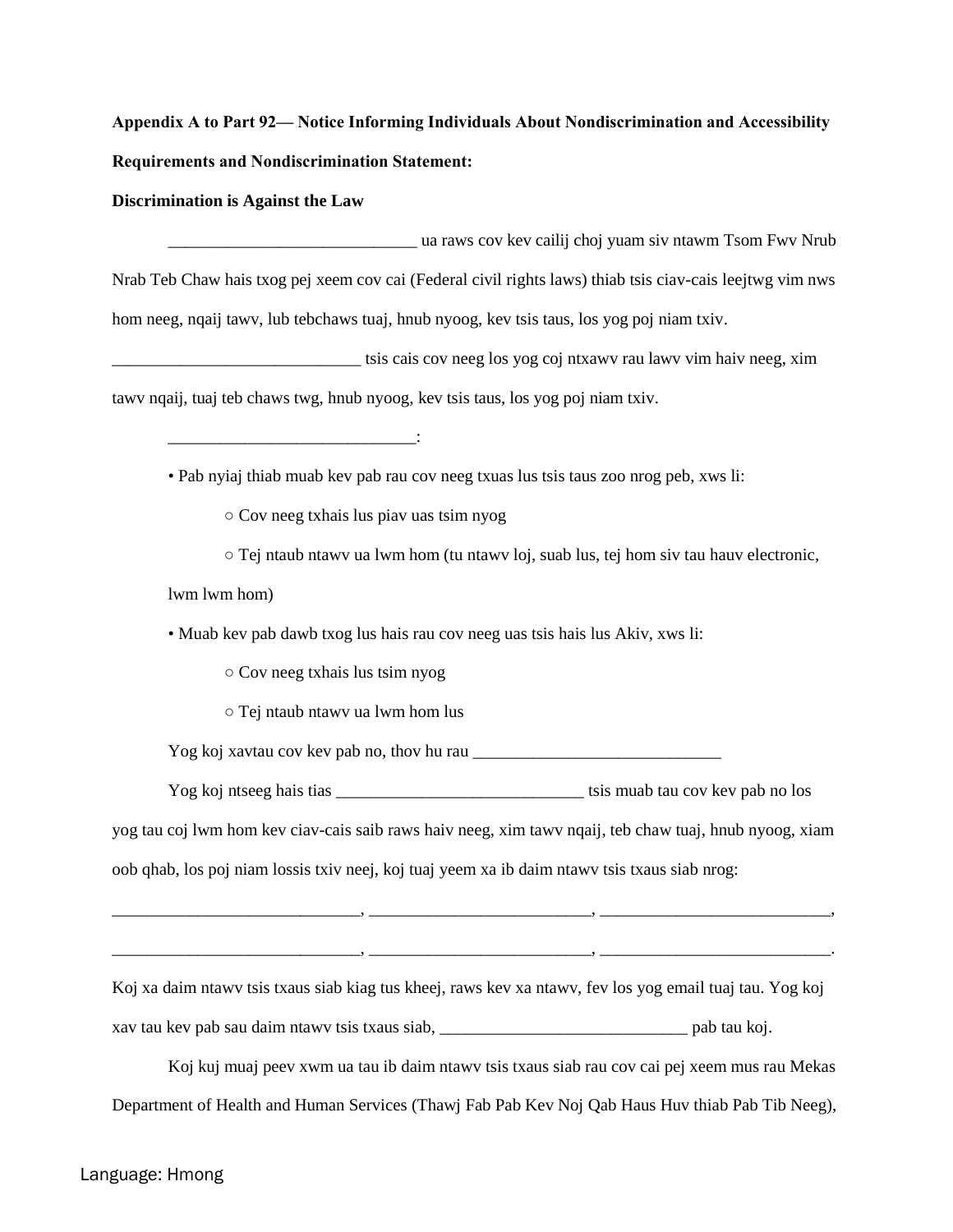Office for Civil Rights (Chaw Ua Hauj Lwm txog Pej Xeem Cov Cai), tshuab hluav taws xob los ntawm Office for Civil Rights Complaint Portal, nyob rau hau[vhttps://ocrportal.hhs.gov/ocr/portal/lobby.jsf,](https://ocrportal.hhs.gov/ocr/portal/lobby.jsf) los yog xa ntawv lossis hu xovtooj ntawm: U.S. Department of Health and Human Services 200 Independence Avenue, SW Room 509F, HHH Building Washington, D.C. 20201

1-800-868-1019, 800-537-7697 (TDD)

Cov qauv ntawv tsis txaus siab muaj rau ntaw[mhttp://www.hhs.gov/ocr/office/file/index.html.](http://www.hhs.gov/ocr/office/file/index.html)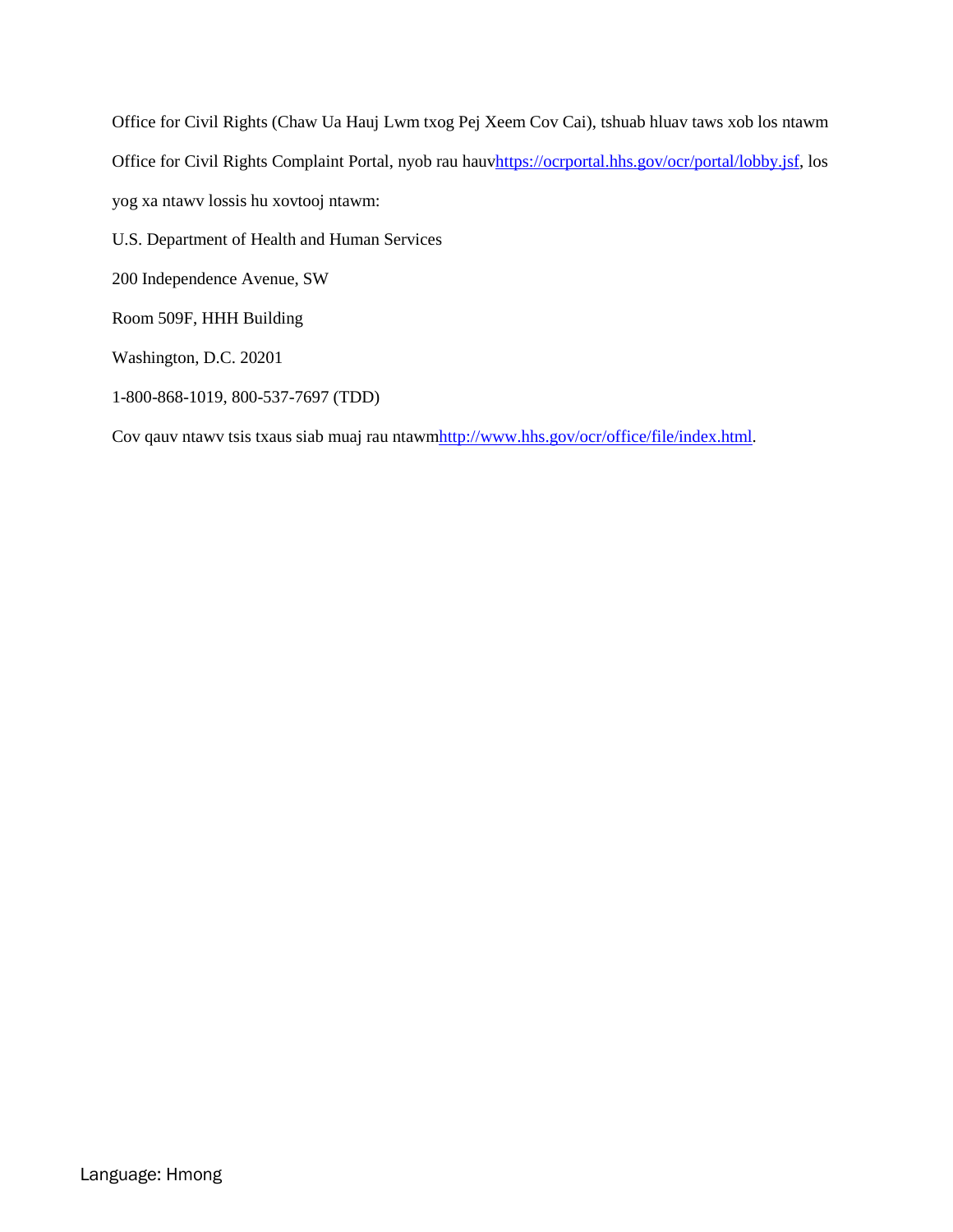**Discrimination is Against the Law** 

\_\_\_\_\_\_\_\_\_\_\_\_\_\_\_\_\_\_\_\_\_\_\_\_\_\_\_은(는) 관련 연방 공민권법을 준수하며 인종, 피부색, 출 신국가, 연령, 장애 또는 성별을 이유로 차별하지 않습니다. \_\_\_\_\_\_\_\_\_\_\_\_\_\_\_\_\_\_\_\_\_\_\_\_\_\_\_은 (는)인종, 피부색, 출신 국가, 연령, 장애 또는 성별을 이유로 누군가를 배제하거나 다른 방식으 로 대우하지 않습니다.

• 장애인들이 저희와 효과적으로 의사소통할 수 있도록 다음과 같은 무료 지원과 서비스를 제공합니다.

○ 자격있는 수화 통역자

 $\frac{1}{2}$  ,  $\frac{1}{2}$  ,  $\frac{1}{2}$  ,  $\frac{1}{2}$  ,  $\frac{1}{2}$  ,  $\frac{1}{2}$  ,  $\frac{1}{2}$  ,  $\frac{1}{2}$  ,  $\frac{1}{2}$  ,  $\frac{1}{2}$ 

○ 다른 형식의 서면 정보(큰 활자, 음성, 사용 가능한 전자 형식, 기타 형식)

• 주로 사용하는 언어가 영어가 아닌 이들에게는 다음과 같은 무료 언어 서비스를 제공합니다.

○ 자격있는 통역자

○ 다른 언어로 작성된 서면 정보

\_\_\_\_\_\_\_\_\_\_\_\_\_\_\_\_\_\_\_\_\_\_\_\_\_\_\_, \_\_\_\_\_\_\_\_\_\_\_\_\_\_\_\_\_\_\_\_\_\_\_\_\_\_\_, \_\_\_\_\_\_\_\_\_\_\_\_\_\_\_\_\_\_\_\_\_\_\_\_\_\_\_

이러한 서비스가 필요하시면 \_\_\_\_\_\_\_\_\_\_\_\_\_\_\_\_\_\_\_\_\_\_\_\_\_\_\_에 연락하십시오.

\_\_\_\_\_\_\_\_\_\_\_\_\_\_\_\_\_\_\_\_\_\_\_\_\_\_\_이(가) 인종, 피부색, 출신 국가, 연령, 장애 또는 성별을

\_\_\_\_\_\_\_\_\_\_\_\_\_\_\_\_\_\_\_\_\_\_\_\_\_\_\_, \_\_\_\_\_\_\_\_\_\_\_\_\_\_\_\_\_\_\_\_\_\_\_\_\_\_\_, \_\_\_\_\_\_\_\_\_\_\_\_\_\_\_\_\_\_\_\_\_\_\_\_\_\_\_,

이유로 이러한 서비스를 제공하지 않거나 다른 방식으로 차별했다고 생각하시는 경우

(으)로 연락하여 불만을 제기하실 수 있습니다. 직접 방문하거나 우편, 팩스 또는 이메일로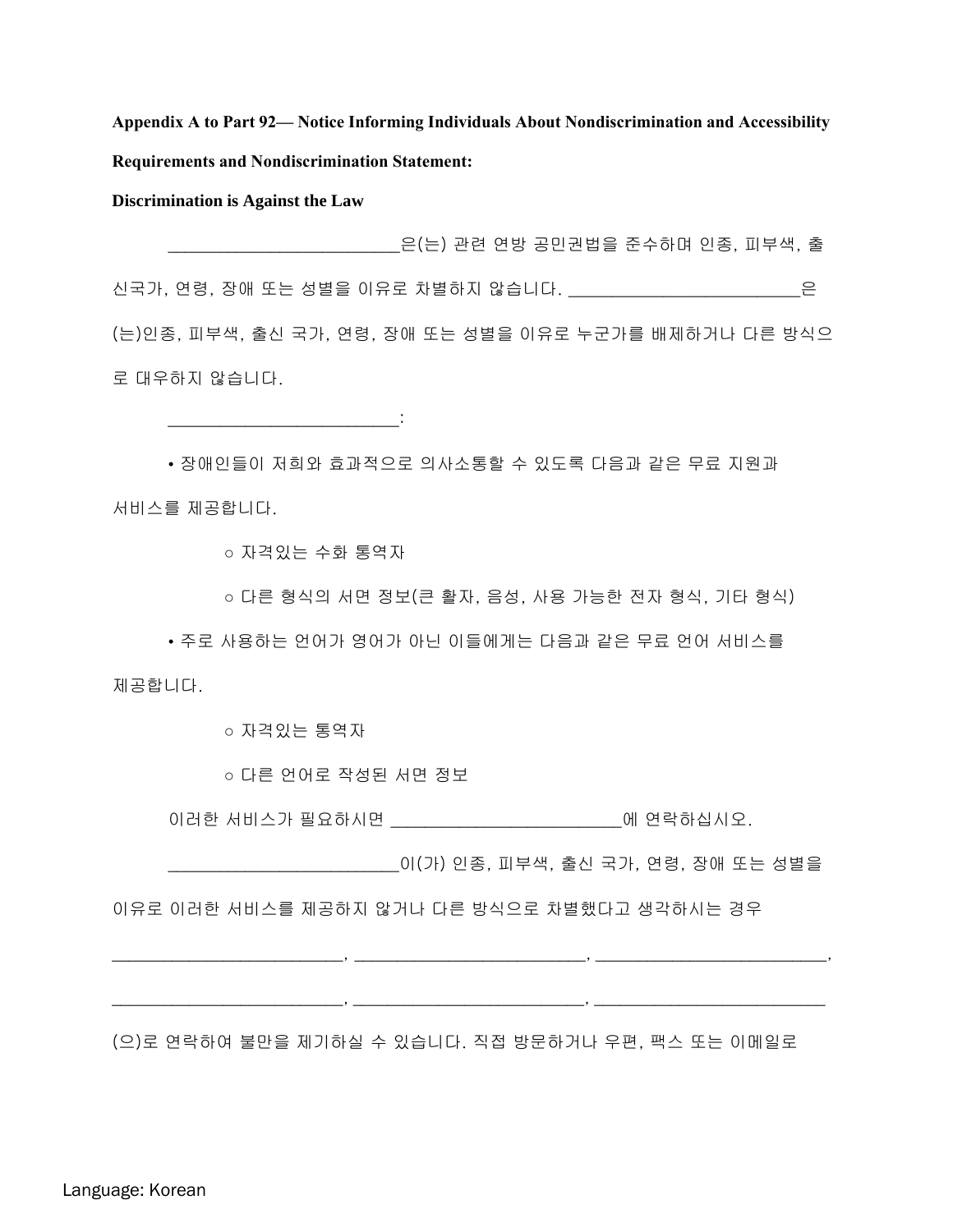불만을 제기하실 수 있습니다. 불만 제기와 관련하여 도움이 필요하시면,

\_\_\_\_\_\_\_\_\_\_\_\_\_\_\_\_\_\_\_\_\_\_\_\_\_\_\_ (으)로부터 지원을 받으실 수 있습니다.

또한 공민권 민원을 미국 Department of Health and Human Services(보건복지부), Office for Civil Rights(시민권 사무국)에 <https://ocrportal.hhs.gov/ocr/portal/lobby.jsf>에 있는 시민권 사무국 민원 포털을 통해 전자 방식으로 제출하거나 우편이나 전화로 제출할 수 있습니다. 주소 및 연락처는 다음과 같습니다. U.S. Department of Health and Human Services 200 Independence Avenue, SW Room 509F, HHH Building Washington, D.C. 20201 1-800-368-1019, 800-537-7697 (TDD)

민원 양식은 <http://www.hhs.gov/ocr/office/file/index.html>에 있습니다.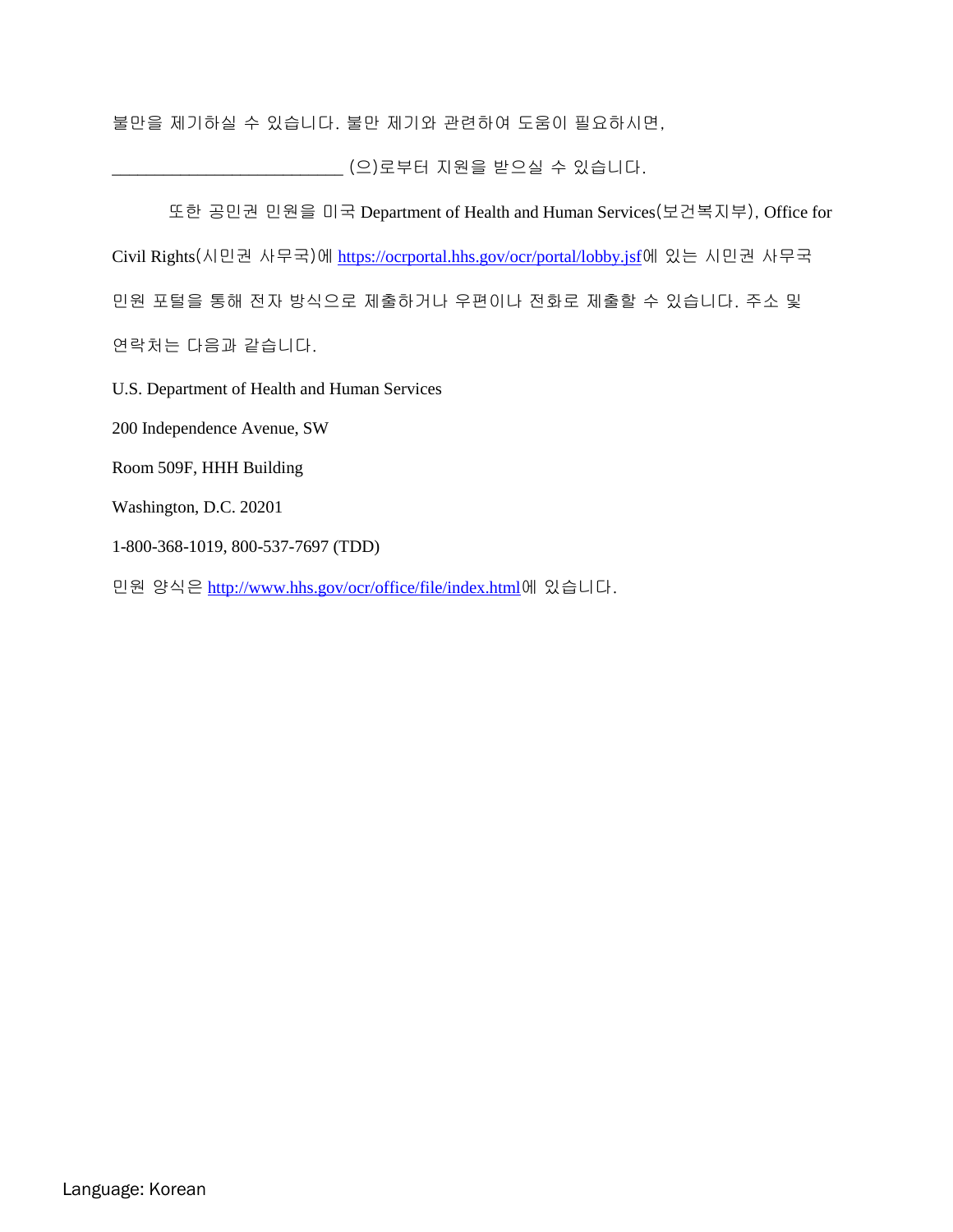#### **Discrimination is Against the Law**

\_\_\_\_\_\_\_\_\_\_\_\_\_\_\_\_\_\_\_\_\_\_\_\_\_\_\_:

\_\_\_\_\_\_\_\_\_\_\_\_\_\_\_\_\_\_\_\_\_\_\_\_\_\_\_ ປະຕິບັດຕາມກົດໝາຍວ່າດ້ວຍສິດທິພົນລະເມືອງຂອງຣັຖ ບານກາງທີ່ບັງຄັບໃຊ້ ແລະບໍ່ຈຳແນກບຸກຄົນໂດຍອີງໃສ່ພື້ນຖານດ້ານ ເຊື້ອຊາດ, ສີຜິວ, ຊາດກຳ ເນີດ, ອາຍຸ, ຄວາມພິການ, ຫຼື ເພດ. \_\_\_\_\_\_\_\_\_\_\_\_\_\_\_\_\_\_\_\_\_\_\_\_\_\_\_ ບໍ່ຈຳແນກບຸກຄົນ ຫຼື ປະຕິ ບັດຕໍ່ພວກເຂົາໂດຍແຕກຕ່າງດ້ວຍເຫດຜົນດ້ານ ເຊື້ອຊາດ, ສີຜິວ, ຊາດກຳເນີດ, ອາຍຸ, ຄວາມພິ ການ, ຫຼື ເພດ.

• ໃຫ້ການຊ່ວຍເຫຼືອ ແລະການບໍລິການ ໂດຍບໍ່ເສັຽຄ່າ ແກ່ບຸກຄົນທີ່ພິການ ເພື່ອ ໃຫ້ສາມາດສື່ສານກັບພວກເຮົາໄດ້ຢ່າງມີປະສິດທິພາບ, ເຊັ່ນ:

○ ນາຍພາສາໃບ້ທີ່ມີຄຸນສົມບັດເໝາະສົມ

○ ຂໍ້ມູນທີ່ເປັນລາຍລັກອັກສອນໃນຮູບແບບອື່ນໆ (ເຊັ່ນ ຕົວພິມໃຫຍ່, ເທັບ

ບັນທຶກ, ຮູບແບບ ອິເລັກໂຕຣນິກທີ່ເຂົ້າເຖິງໄດ້, ຮູບແບບອື່ນໆ)

• ໃຫ້ບໍລິການດ້ານພາສາໂດຍບໍ່ເສັຽຄ່າ ແກ່ບຸກຄົນທີ່ພາສາຫຼັກຂອງເຂົາເຈົ້າບໍ່ ແມ່ນພາສາອັງກິດ, ເຊັ່ນ:

> ○ ນາຍພາສາທີ່ມີຄຸນສົມບັດເໝາະສົມ ○ ຂໍ້ມູນທີ່ຂຽນໃນພາສາອື່ນ

ຖ້າວ່າ ທ່ານຕ້ອງການບໍລິການເຫຼົ່ານີ້, ຈົ່ງຕິດຕໍ່ \_\_\_\_\_\_\_\_\_\_\_\_\_\_\_\_\_\_\_\_\_\_\_\_\_\_\_\_\_\_\_\_\_

ຖ້າວ່າ ທ່ານເຊື່ອວ່າ \_\_\_\_\_\_\_\_\_\_\_\_\_\_\_\_\_\_\_\_\_\_\_\_\_\_\_ ບໍ່ໃຫ້ການບໍລິການເຫຼົ່ານີ້

ຫຼື ຈຳແນກໃນທາງອື່ນ ໂດຍອີງໃສ່ພື້ນຖານດ້ານເຊື້ອຊາດ, ສີຜິວ, ຊາດກຳເນີດ, ອາຍຸ, ຄວາມພິ

\_\_\_\_\_\_\_\_\_\_\_\_\_\_\_\_\_\_\_\_\_\_\_\_\_\_\_, \_\_\_\_\_\_\_\_\_\_\_\_\_\_\_\_\_\_\_\_\_\_\_\_\_\_\_, \_\_\_\_\_\_\_\_\_\_\_\_\_\_\_\_\_\_\_\_\_\_\_\_\_\_\_,

ການ, ຫຼື ເພດ, ທ່ານສາມາດຍື່ນເລື້ອງຮ້ອງທຸກກັບ: \_\_\_\_\_\_\_\_\_\_\_\_\_\_\_\_\_\_\_\_\_\_\_\_\_\_\_\_\_\_\_\_\_,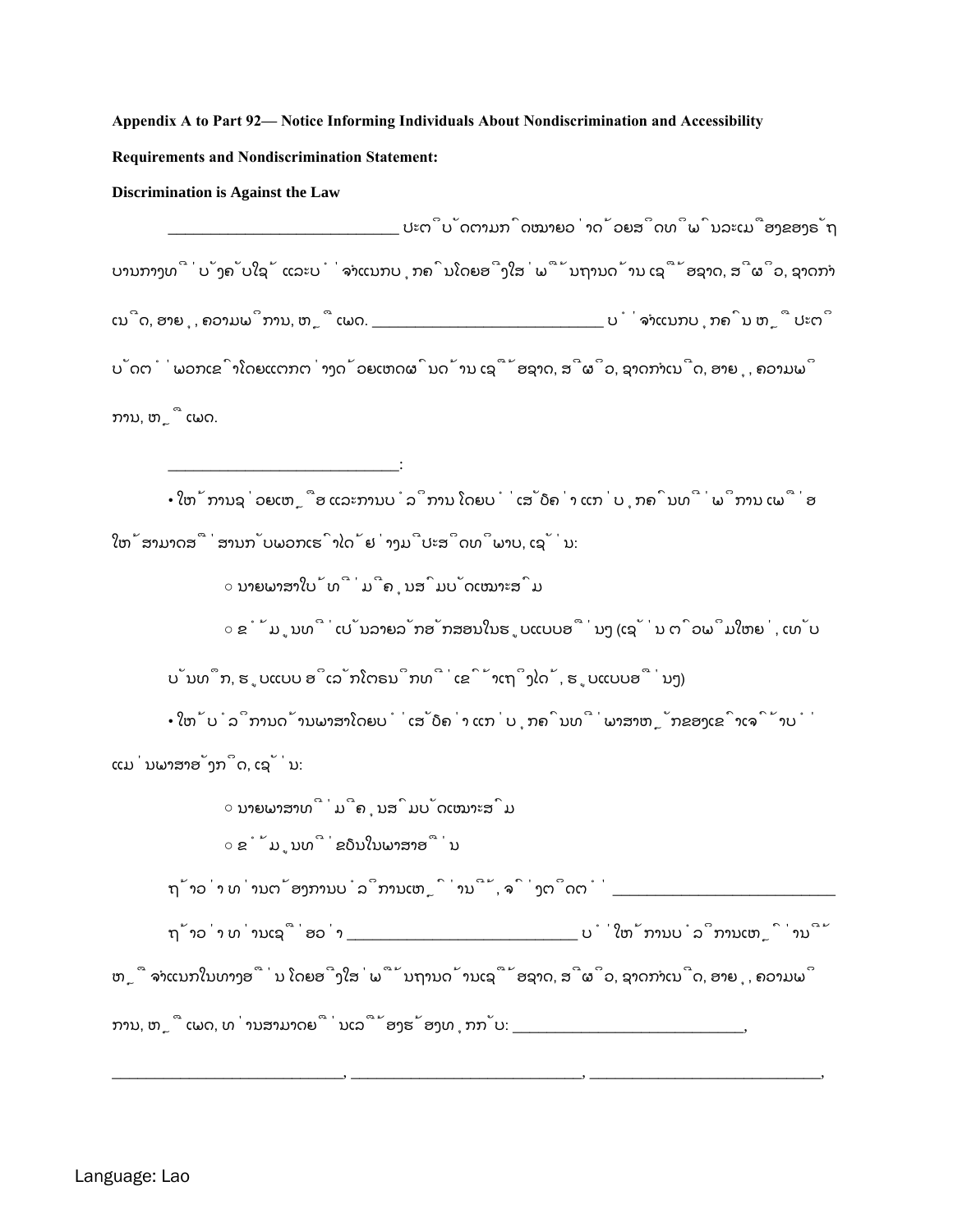| ________, __________________________. ທ່ານສາມາດຍື່ນເລື້ອງຮ້ອງ                                             |
|-----------------------------------------------------------------------------------------------------------|
| ທຸກດ້ວຍຕົນເອງ ຫຼື ໂດຍທາງຈົດໝາຍ, ແຟກຊ໌, ຫຼື ອີເມວ. ຖ້າວ່າ ທ່ານຕ້ອງການຄວາມຊ່ວຍ                              |
|                                                                                                           |
| ນອກຈາກນີ້ ທ່ານຍັງສາມາດຮ້ອງທຸກດ້ານສິດທິພົນລະເມືອງໄດ້ກັບທາງ U.S. Department of                              |
| Health and Human Services (ກະຊວງປະຊາສົງເຄາະແລະສຸຂະພາບຂອງສະຫະຣັຖ), Office for Civil Rights (ຫ້ອງ           |
| ການສິດທິພົນລະເມືອງ), ໂດຍທາງອິເລັກໂຕຣນິກ ຜ່ານ Office for Civil Rights Complaint Portal, ຊຶ່ງມີ             |
| ໃຫ້ທີ່ເວັບໄຊ <u>https://ocrportal.hhs.gov/ocr/portal/lobby.jsf</u> , ຫຼື ໂດຍທາງໄປສະນີ ຫຼື ທາງໂທຣະສັບ ທີ່: |
| U.S. Department of Health and Human Services                                                              |
| 200 Independence Avenue, SW                                                                               |
| Room 509F, HHH Building                                                                                   |
| Washington, D.C. 20201                                                                                    |
| 1-800-868-1019, 800-537-7697 (TDD)                                                                        |

ຟອມຄາຮ້ອງທຸກມີໃຫ້ທີ່ເວັບໄຊ <u>http://www.hhs.gov/ocr/office/file/index.html</u>.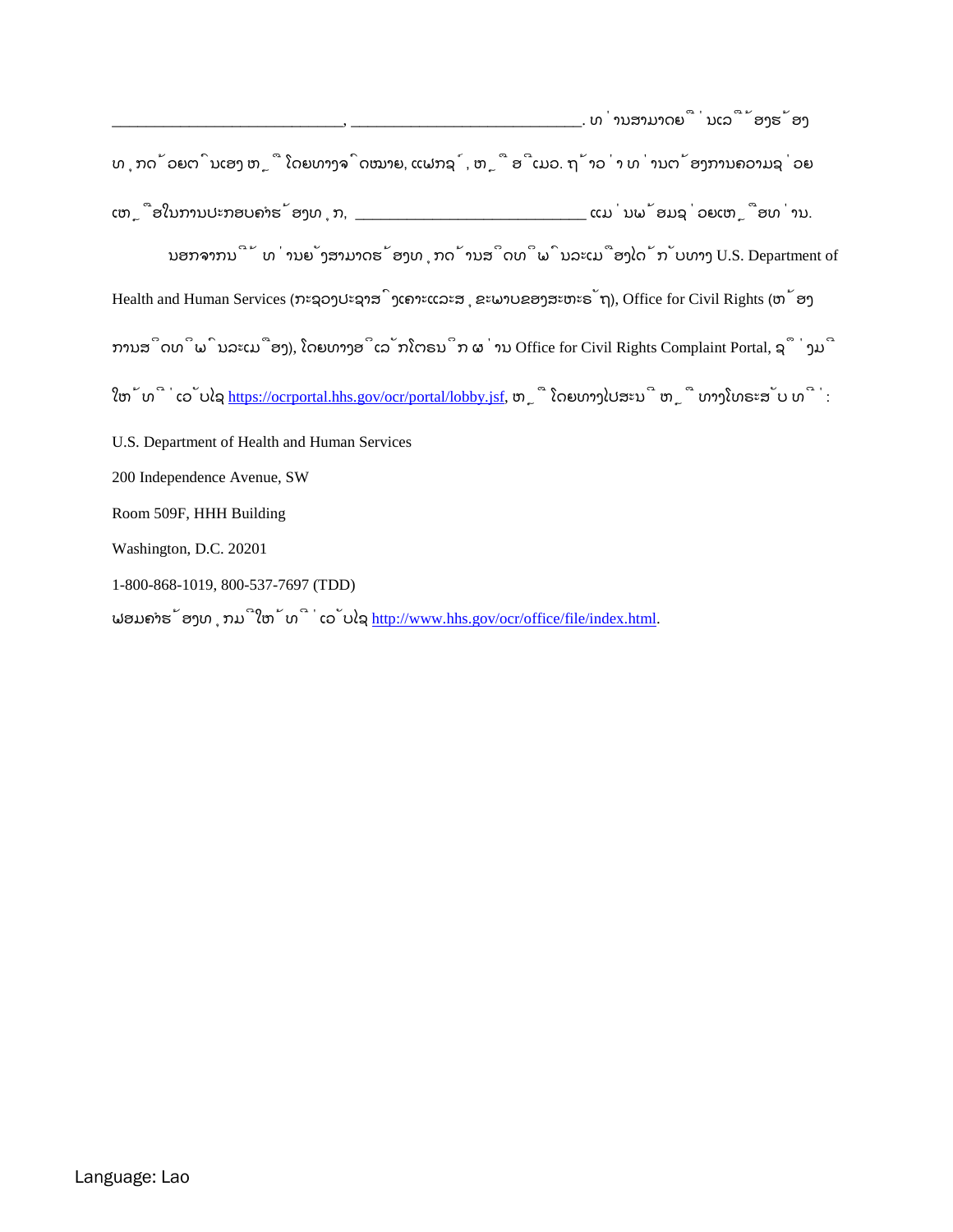**Discrimination is Against the Law** 

\_\_\_\_\_\_\_\_\_\_\_\_\_\_\_\_\_\_\_\_\_\_\_\_\_\_\_ seera hawwaasummaa Feederaalaan kan wal simu ta'ee sanyii, bifa, dhiigaan, uumriidhaan, yookiin koorniyaadhaan kan wal hin loognee dha.

\_\_\_\_\_\_\_\_\_\_\_\_\_\_\_\_\_\_\_\_\_\_\_\_\_\_\_ namoota yookiin sanyii sanyiidhaan, bifaan, dhiigaan, umriidhaan, hir'ina qaamaan yookiin koorniyaadhaan adda hin baasu.

•Namootni hir'ina garaagaraa qaban bifa gaarii ta'een nu waliin haasa'uu akka danda'aniif deeggarsa fi tajaajila tolaa kennaafii, kanneen akka:

○ Namoota afaan mallattoo haalaan hiikkuu danda'an

 $\mathcal{L}_\text{max}$  and  $\mathcal{L}_\text{max}$  and  $\mathcal{L}_\text{max}$  and  $\mathcal{L}_\text{max}$ 

○ Odeeffannoo barreeffamaa foormaatii adda ta'een (barreeffama guddaadhaan,

sagaleedhaan, foormaatii eleektirooniksii argamuu danda'uun, foormaatii biroo)

•Namoota afaan dhalootaa isaanii afaan Ingiliffaa hin taaneef tajaajila afaanii tolaa dhiheessuufi,

kanneen akkaL:

○ Warra dandeettii afaan hiikuu gahaa ta'e qaban

○ Odeeffannoo afaanota birootiin barraahe

Tajaajila kana yoo barbaadde, \_\_\_\_\_\_\_\_\_\_\_\_\_\_\_\_\_\_\_\_\_\_\_\_\_\_\_ qunnamaa

Kana yoo itti amante \_\_\_\_\_\_\_\_\_\_\_\_\_\_\_\_\_\_\_\_\_\_\_\_\_\_\_ tajajila kana kennuudhaaf hin dandeenye yookiin tajaajila kana kennuu hin dandeenye yookiin sanyiidhaan ,bifaan, dhiigaan, umriidhaan, hiri'ina qaamaan, ykn koorniyaadhaanii fi kanneen birootiin looguu, komii keessan kanneen armaan gadiitiin dhiheessuu ni dandeessu: \_\_\_\_\_\_\_\_\_\_\_\_\_\_\_\_\_\_\_\_\_\_\_\_\_\_\_, \_\_\_\_\_\_\_\_\_\_\_\_\_\_\_\_\_\_\_\_\_\_\_\_\_\_\_,

| Komii namaan, yookiin poostaadhaan, faaksiidhaan, yookiin e-mail |  |  |
|------------------------------------------------------------------|--|--|
|                                                                  |  |  |

\_\_\_\_\_\_\_\_\_\_\_\_\_\_\_\_\_\_\_\_\_\_\_\_\_\_\_, \_\_\_\_\_\_\_\_\_\_\_\_\_\_\_\_\_\_\_\_\_\_\_\_\_\_\_, \_\_\_\_\_\_\_\_\_\_\_\_\_\_\_\_\_\_\_\_\_\_\_\_\_\_\_,

dhaan dhiheessuu ni dandeessa. Komii guutuudhaaf gargaarsa yoo barbaadde,

\_\_\_\_\_\_\_\_\_\_\_\_\_\_\_\_\_\_\_\_\_\_\_\_\_\_\_ si gargarudhaaf qophii dha.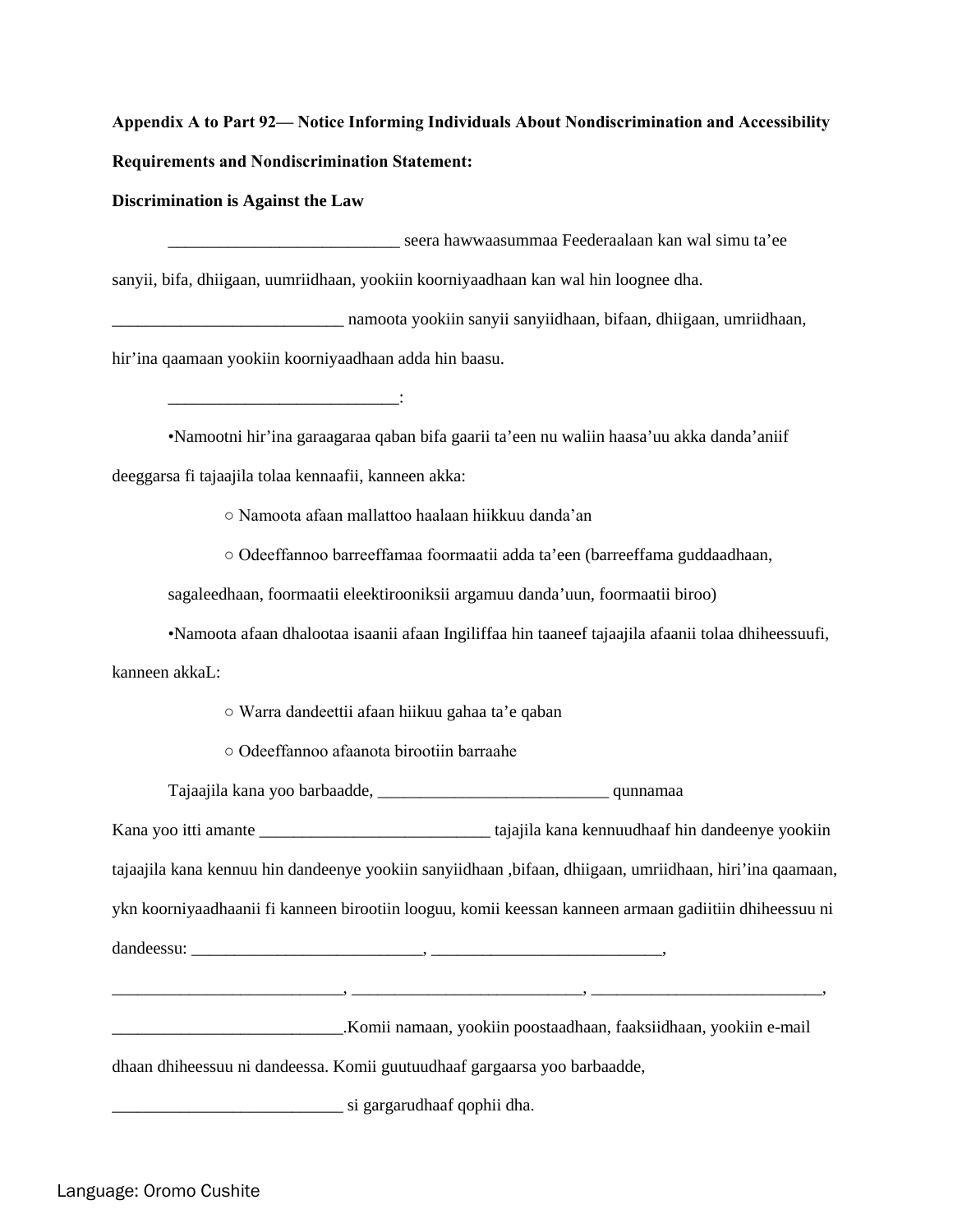Komiiwwan mirga namoomaa U.S. Department of Health and Human Services (Kutaa Fayyaa fi Tajaajila Namoomaa U.S), Office for Civil Rights (Waajjira Mirga Hawwaasummaa) eleektirooniksiidhaan the Office for Civil Rights Complaint Portal, kunis kan argamu [https://ocrportal.hhs.gov/ocr/portal/lobby.jsf,](https://ocrportal.hhs.gov/ocr/portal/lobby.jsf) ykn poostaadhaan yookiin bilbilaan :

U.S. Department of Health and Human Services

200 Independence Avenue, SW

Room 509F, HHH Building

Washington, D.C. 20201

1-800-868-1019, 800-537-7697 (TDD)

Foormiin komiidhaa kan argamu<http://www.hhs.gov/ocr/office/file/index.html> irratti dha.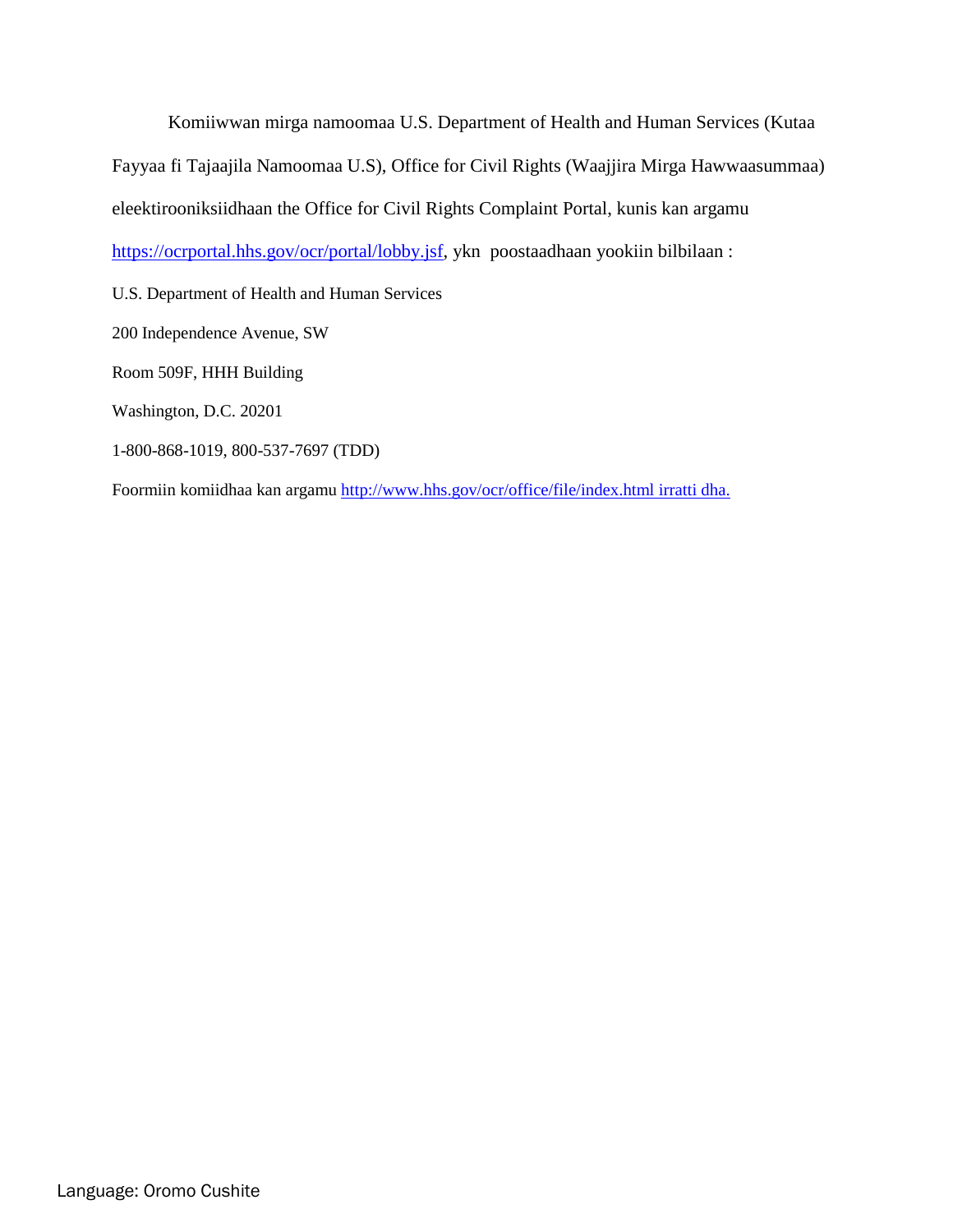**Discrimination is Against the Law** 

\_\_\_\_\_\_\_\_\_\_\_\_\_\_\_\_\_\_\_\_\_\_\_\_\_\_\_\_\_ соблюдает применимое федеральное законодательство в области гражданских прав и не допускает дискриминации по признакам расы, цвета кожи, национальной принадлежности, возраста, инвалидности или пола.

\_\_\_\_\_\_\_\_\_\_\_\_\_\_\_\_\_\_\_\_\_\_\_\_\_\_\_\_\_ не исключает людей и не относится к ним по-разному из-за расы, цвета кожи, национальной принадлежности, возраста, инвалидности или пола.

• Для эффективного взаимодействия предоставляет безвозмездную помощь и оказывает услуги людям с ограниченными возможностями, а именно:

○ услуги квалифицированных сурдопереводчиков;

○ письменную информацию в других форматах (крупный шрифт, аудио формат,

доступные электронные форматы, прочие форматы).

\_\_\_\_\_\_\_\_\_\_\_\_\_\_\_\_\_\_\_\_\_\_\_\_\_\_\_\_\_:

• Предоставляет бесплатные услуги перевода людям, для которых английский не является основным языком, а именно:

○ услуги квалифицированных переводчиков;

○ письменную информацию на других языках.

Если вы нуждаетесь в таких услугах, обратитесь к \_\_\_\_\_\_\_\_\_\_\_\_\_\_\_\_\_\_\_\_\_\_\_\_\_\_\_\_\_\_\_\_

Если вы считаете, что в  $\Box$  вам не предоставили указанных

услуг или иным образом дискриминировали вас по признакам расы, цвета кожи, национальной

принадлежности, возраста, инвалидности или пола, вы можете подать жалобу:

Вы можете подать жалобу лично или отправить по почте, факсу или электронной почте. Если вам

\_\_\_\_\_\_\_\_\_\_\_\_\_\_\_\_\_\_\_\_\_\_\_\_\_\_\_, \_\_\_\_\_\_\_\_\_\_\_\_\_\_\_\_\_\_\_\_\_\_\_\_\_\_\_, \_\_\_\_\_\_\_\_\_\_\_\_\_\_\_\_\_\_\_\_\_\_\_\_\_\_\_,

\_\_\_\_\_\_\_\_\_\_\_\_\_\_\_\_\_\_\_\_\_\_\_\_\_\_\_, \_\_\_\_\_\_\_\_\_\_\_\_\_\_\_\_\_\_\_\_\_\_\_\_\_\_\_, \_\_\_\_\_\_\_\_\_\_\_\_\_\_\_\_\_\_\_\_\_\_\_\_\_\_\_.

нужна помощь в подаче жалобы, вам поможет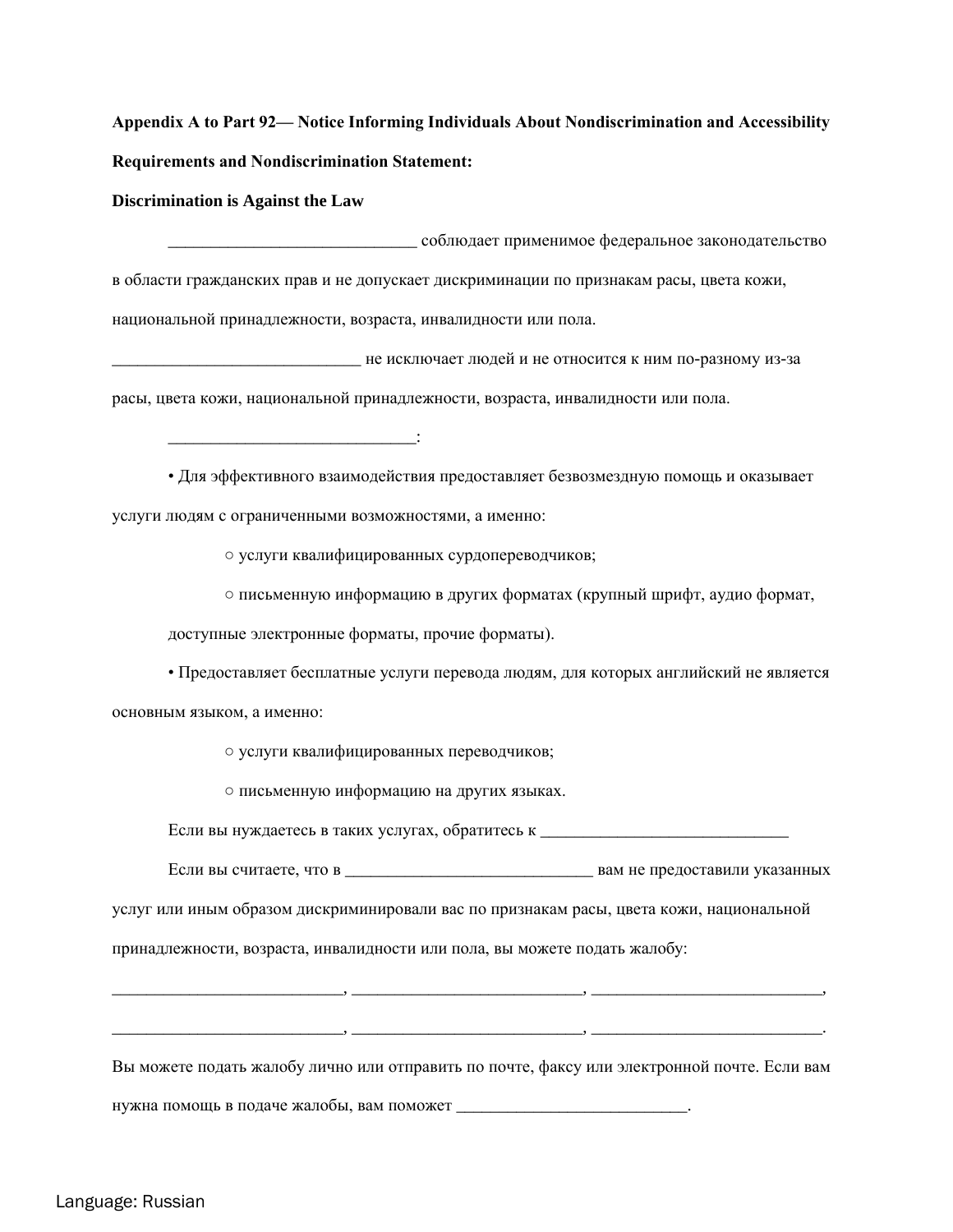Вы также можете подать жалобу о нарушении гражданских прав в U.S. Department of Health and Human Services (Министерство здравоохранения и социальных служб США), Office for Civil Rights (Управление по гражданским правам), в электронном виде через Office for Civil Rights Complaint Portal, доступный по ссылке: <https://ocrportal.hhs.gov/ocr/portal/lobby.jsf>, по почте или по телефону:

U.S. Department of Health and Human Services

200 Independence Avenue, SW

Room 509F, HHH Building

Washington, D.C. 20201 (США)

1-800-368-1019, 800-537-7697 (TDD)

Бланки жалобы доступны по адресу: [http://www.hhs.gov/ocr/office/file/index.html.](http://www.hhs.gov/ocr/office/file/index.html)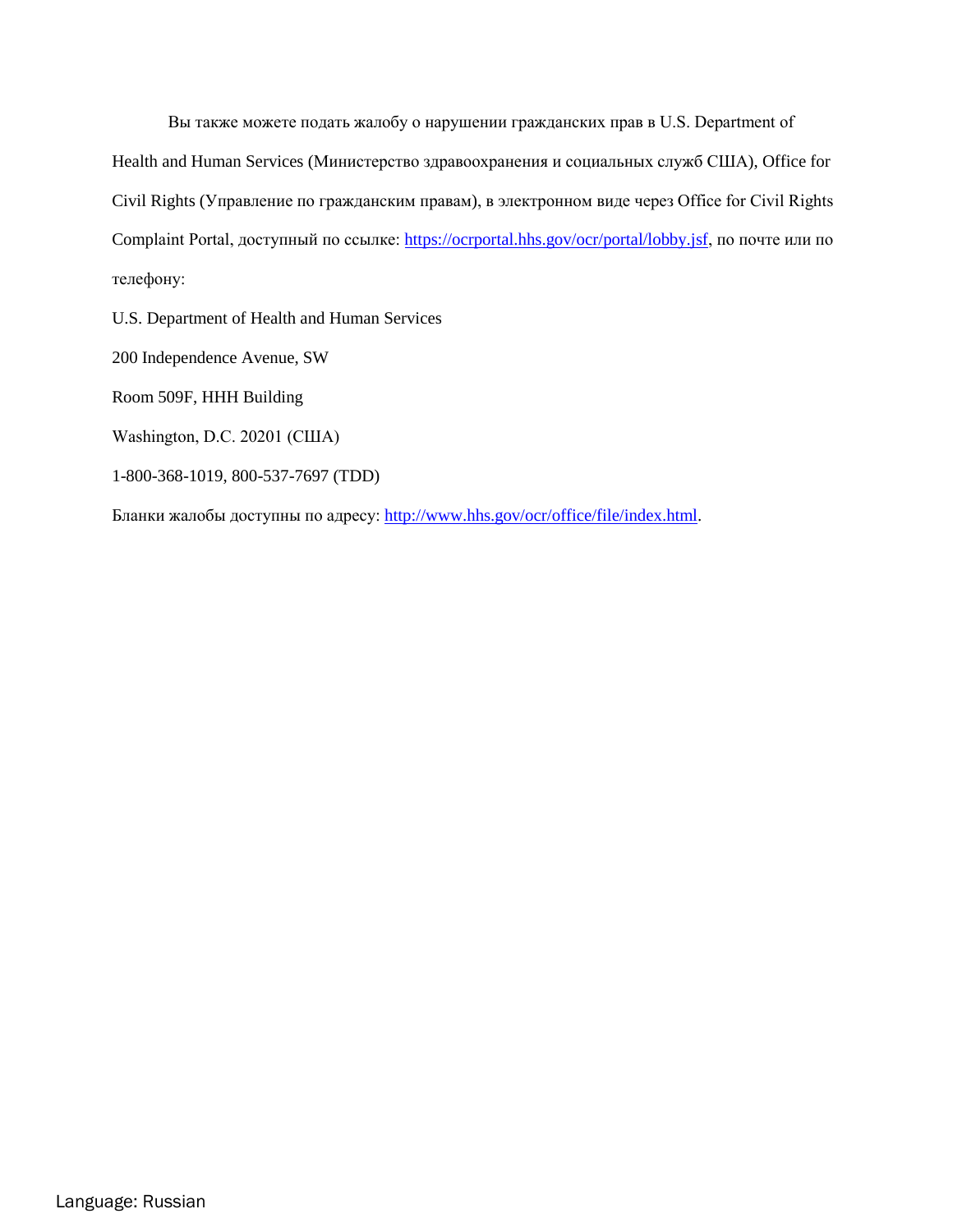**Discrimination is Against the Law** 

\_\_\_\_\_\_\_\_\_\_\_\_\_\_\_\_\_\_\_\_\_\_\_\_\_\_\_\_\_ cumple con las leyes federales de derechos civiles

aplicables y no discrimina por motivos de raza, color, nacionalidad, edad, discapacidad o sexo.

\_\_\_\_\_\_\_\_\_\_\_\_\_\_\_\_\_\_\_\_\_\_\_\_\_\_\_\_\_ no excluye a las personas ni las trata de forma diferente debido a su origen étnico, color, nacionalidad, edad, discapacidad o sexo.

• Proporciona asistencia y servicios gratuitos a las personas con discapacidades para que se comuniquen de manera eficaz con nosotros, como los siguientes:

○ Intérpretes de lenguaje de señas capacitados.

○ Información escrita en otros formatos (letra grande, audio, formatos electrónicos

accesibles, otros formatos).

• Proporciona servicios lingüísticos gratuitos a personas cuya lengua materna no es el inglés,

como los siguientes:

○ Intérpretes capacitados.

\_\_\_\_\_\_\_\_\_\_\_\_\_\_\_\_\_\_\_\_\_\_\_\_\_\_\_\_\_:

○ Información escrita en otros idiomas.

Si necesita recibir estos servicios, comuníquese con \_\_\_\_\_\_\_\_\_\_\_\_\_\_\_\_\_\_\_\_\_\_\_\_\_\_\_\_

Si considera que \_\_\_\_\_\_\_\_\_\_\_\_\_\_\_\_\_\_\_\_\_\_\_\_\_\_\_\_\_ no le proporcionó estos servicios o lo

discriminó de otra manera por motivos de origen étnico, color, nacionalidad, edad, discapacidad o sexo,

puede presentar un reclamo a la siguiente persona: \_\_\_\_\_\_\_\_\_\_\_\_\_\_\_\_\_\_\_\_\_\_\_\_\_\_\_\_\_,

\_\_\_\_\_\_\_\_\_\_\_\_\_\_\_\_\_\_\_\_\_\_\_\_\_\_\_\_\_, \_\_\_\_\_\_\_\_\_\_\_\_\_\_\_\_\_\_\_\_\_\_\_\_\_\_\_\_\_,

\_\_\_\_\_\_\_\_\_\_\_\_\_\_\_\_\_\_\_\_\_\_\_\_\_\_\_\_\_, \_\_\_\_\_\_\_\_\_\_\_\_\_\_\_\_\_\_\_\_\_\_\_\_\_\_\_\_\_ ,

\_\_\_\_\_\_\_\_\_\_\_\_\_\_\_\_\_\_\_\_\_\_\_\_\_\_\_\_\_. Puede presentar el reclamo en persona o por correo postal, fax o

correo electrónico. Si necesita ayuda para hacerlo, \_\_\_\_\_\_\_\_\_\_\_\_\_\_\_\_\_\_\_\_\_\_\_\_\_\_\_\_\_ está a su

disposición para brindársela.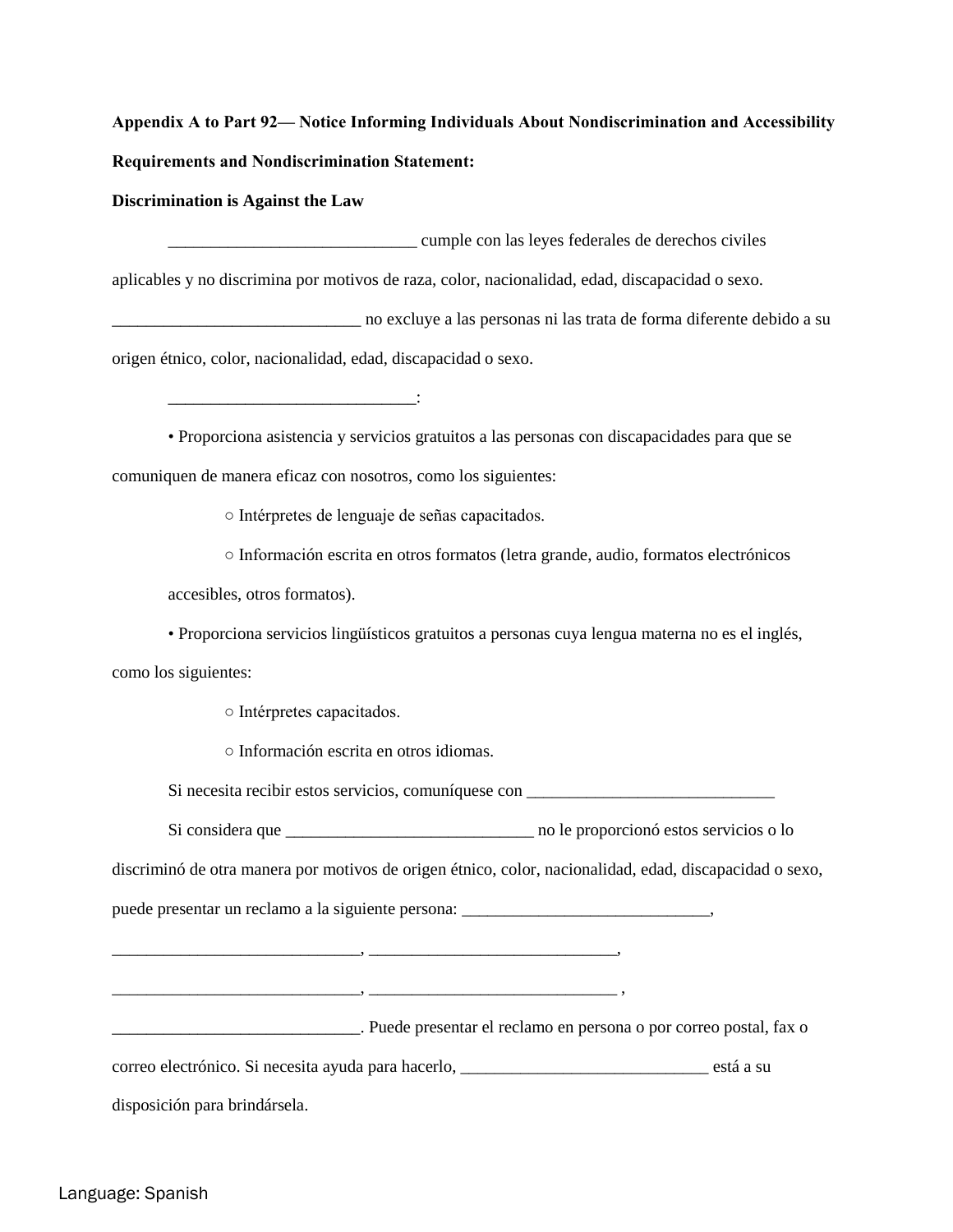También puede presentar un reclamo de derechos civiles ante la Office for Civil Rights (Oficina de Derechos Civiles) del Department of Health and Human Services (Departamento de Salud y Servicios Humanos) de EE. UU. de manera electrónica a través de Office for Civil Rights Complaint Portal, disponible e[n https://ocrportal.hhs.gov/ocr/portal/lobby.jsf,](https://ocrportal.hhs.gov/ocr/portal/lobby.jsf) o bien, por correo postal a la siguiente dirección o por teléfono a los números que figuran a continuación:

U.S. Department of Health and Human Services

200 Independence Avenue, SW

Room 509F, HHH Building

Washington, D.C. 20201

1-800-368-1019, 800-537-7697 (TDD)

Puede obtener los formularios de reclamo en el sitio web [http://www.hhs.gov/ocr/office/file/index.html.](http://www.hhs.gov/ocr/office/file/index.html)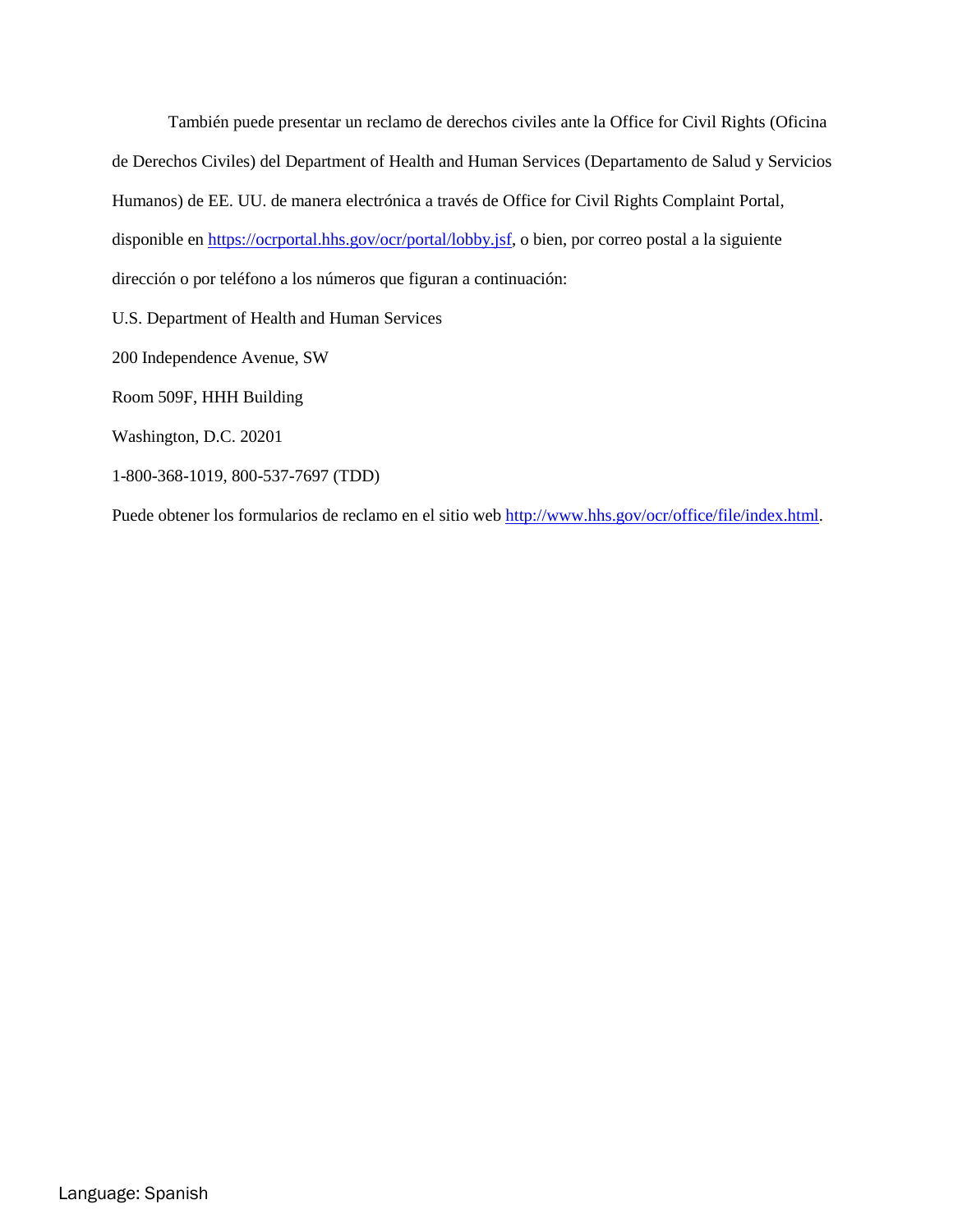### **Appendix A to Part 92— Notice Informing Individuals About Nondiscrimination and**

#### **Accessibility Requirements and Nondiscrimination Statement:**

#### **Discrimination is Against the Law**

Sumusunod ang \_\_\_\_\_\_\_\_\_\_\_\_\_\_\_\_\_\_\_\_\_\_\_\_\_\_\_ sa mga naaangkop na Pampederal na batas sa karapatang sibil at hindi nandidiskrimina batay sa lahi, kulay, bansang pinagmulan, edad, kapansanan o kasarian. Ang \_\_\_\_\_\_\_\_\_\_\_\_\_\_\_\_\_\_\_\_\_\_\_\_\_\_\_ ay hindi nagtatangi ng mga tao o hindi nagpapakita ng ibang pakikitungo dahil sa lahi, kulay, bansang pinagmulan, edad, kapansanan o kasarian. Ang \_\_\_\_\_\_\_\_\_\_\_\_\_\_\_\_\_\_\_\_\_\_\_\_\_\_\_ ay:

• Nagbibigay ng mga libreng tulong at serbisyo sa mga taong may kapansanan upang mahusay silang makipag-ugnayan sa amin, gaya ng:

○ Mga kwalipikadong interpreter ng sign language

○ Nakasulat na impormasyon sa iba pang mga format (malaking print, audio, mga naa-

access na electronic na format, iba pang mga format)

• Nagbibigay ng mga libreng serbisyo sa wika sa mga taong hindi Ingles ang pangunahing wika,

gaya ng:

\_\_\_\_\_\_\_\_\_\_\_\_\_\_\_\_\_\_\_\_\_\_\_\_\_\_\_

- Mga kwalipikadong interpreter
- Impormasyong nakasulat sa iba pang mga wika

Kung kailangan mo ang mga serbisyong ito, makipag-ugnayan kay

|                                                                                    | ito o nandiskrimina ito sa ibang paraan batay sa lahi, kulay, bansang pinagmulan, edad, kapansanan o |
|------------------------------------------------------------------------------------|------------------------------------------------------------------------------------------------------|
| kasarian, maaari kang maghain ng karaingan sa: __________________________________, |                                                                                                      |
|                                                                                    |                                                                                                      |
|                                                                                    |                                                                                                      |
|                                                                                    | nang personal o sa pamamagitan ng koreo, fax o email. Kung kailangan mo ng tulong sa paghahain ng    |
|                                                                                    |                                                                                                      |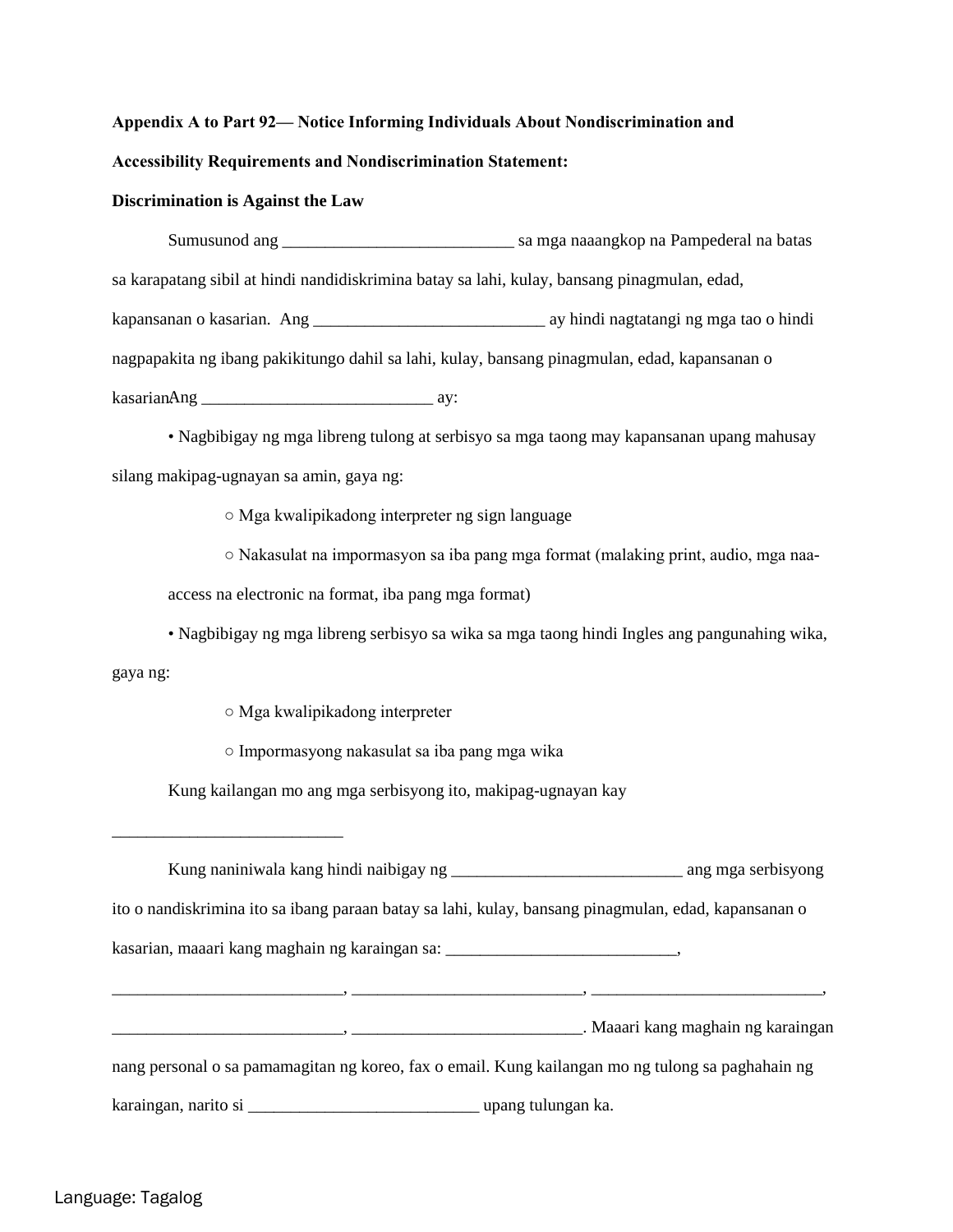Maaari ka ring maghain ng reklamo sa mga karapatang sibil sa U.S. Department of Health and Human Services (Kagawaran ng Mga Serbisyong Pangkalusugan at Pantao ng U.S.), Office for Civil Rights (Tanggapan para sa Mga Karapatang Sibil), sa electronic na paraan sa Office for Civil Rights Complaint Portal, na makikita sa [https://ocrportal.hhs.gov/ocr/portal/lobby.jsf,](https://ocrportal.hhs.gov/ocr/portal/lobby.jsf) o sa pamamagitan ng koreo o telepono sa:

U.S. Department of Health and Human Services

200 Independence Avenue, SW

Room 509F, HHH Building

Washington, D.C. 20201

1-800-368-1019, 800-537-7697 (TDD)

Ang mga form ng reklamo ay makukuha s[a http://www.hhs.gov/ocr/office/file/index.html.](http://www.hhs.gov/ocr/office/file/index.html)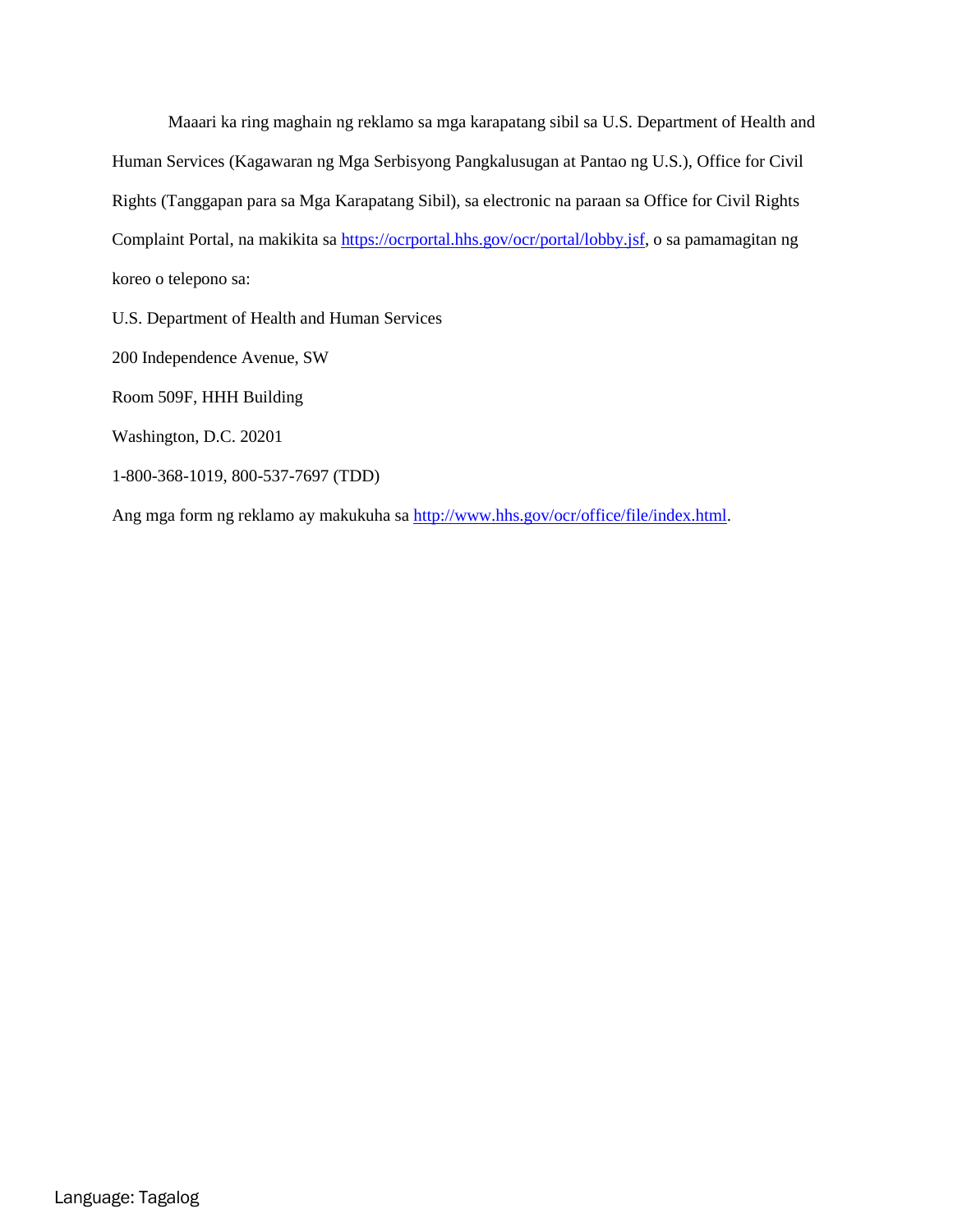**Discrimination is Against the Law** 

\_\_\_\_\_\_\_\_\_\_\_\_\_\_\_\_\_\_\_\_\_\_\_\_\_\_\_\_\_ tuân thủ luật dân quyền hiện hành của Liên bang và không phân biệt đối xử dựa trên chủng tộc, màu da, nguồn gốc quốc gia, độ tuổi, khuyết tật, hoặc giới tính. không loại trừ mọi người hoặc đối xử với họ khác biệt vì chủng tộc, màu da, nguồn gốc quốc gia, độ tuổi, khuyết tật, hoặc giới tính.

• Cung cấp dịch vụ hỗ trợ miễn phí cho những người khuyết tật để giao tiếp với chúng tôi có hiệu quả, như:

○ Thông dịch viên ngôn ngữ ký hiệu đủ năng lực

 $\circ$  Thông tin bằng văn bản ở các định dạng khác (chữ in lớn, âm thanh, định dạng điện tử

có thể tiếp cận, các định dạng khác)

• Cung cấp miễn phí các dịch vụ ngôn ngữ cho những người có ngôn ngữ chính không phải là tiếng Anh, như:

○ Thông dịch viên đủ năng lực

\_\_\_\_\_\_\_\_\_\_\_\_\_\_\_\_\_\_\_\_\_\_\_\_\_\_\_\_\_:

○ Thông tin được trình bày bằng ngôn ngữ khác

Nếu bạn cần những dịch vụ này, hãy liên hệ

Nếu bạn tin rằng \_\_\_\_\_\_\_\_\_\_\_\_\_\_\_\_\_\_\_\_\_\_\_\_\_\_\_\_\_ không cung cấp những dịch vụ này hoặc

phân biệt đối xử theo cách khác dựa trên chủng tộc, màu da, nguồn gốc quốc gia, độ tuổi, khuyết tật, hoặc giới tính, bạn có thể nộp đơn khiếu nại với:

\_\_\_\_\_\_\_\_\_\_\_\_\_\_\_\_\_\_\_\_\_\_\_\_\_\_\_\_\_,\_\_\_\_\_\_\_\_\_\_\_\_\_\_\_\_\_\_\_\_\_\_\_\_\_\_\_\_\_,\_\_\_\_\_\_\_\_\_\_\_\_\_\_\_\_\_\_\_\_\_\_\_\_\_\_,

Bạn có thể trực tiếp nộp đơn khiếu nại hoặc gửi qua đường bưu điện, chuyển fax, hoặc email. Nếu bạn cần trợ giúp nộp đơn khiếu nại,  $\tilde{\text{an}}$  sẵn sàng giúp ban.

 $\longrightarrow$  , and the contribution of the contribution of the contribution of the contribution of the contribution of the contribution of the contribution of the contribution of the contribution of the contribution of the contri